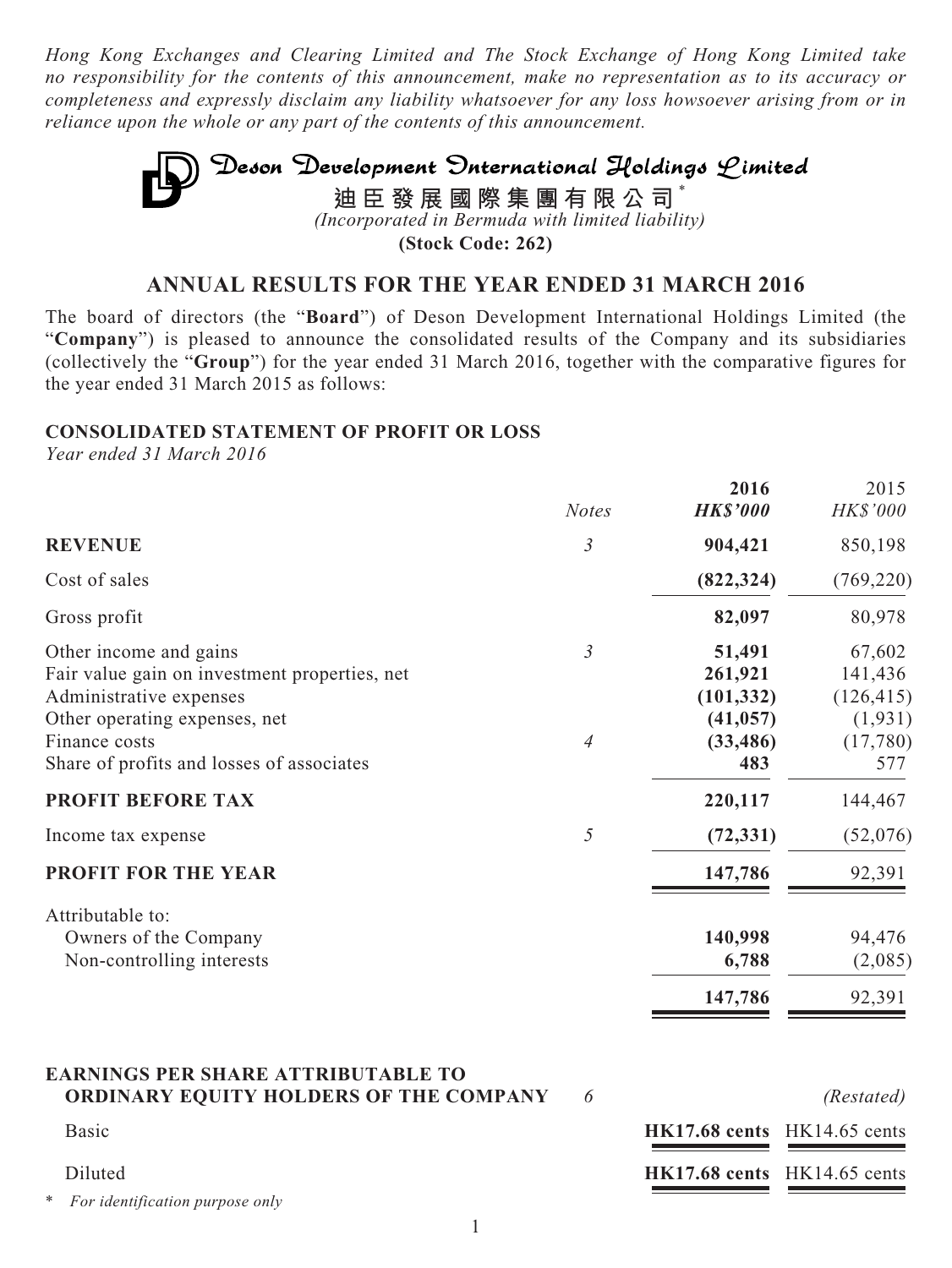## **CONSOLIDATED STATEMENT OF COMPREHENSIVE INCOME**

*Year ended 31 March 2016*

|                                                           | 2016<br><b>HK\$'000</b> | 2015<br>HK\$'000 |
|-----------------------------------------------------------|-------------------------|------------------|
| <b>PROFIT FOR THE YEAR</b>                                | 147,786                 | 92,391           |
| <b>OTHER COMPREHENSIVE INCOME</b>                         |                         |                  |
| Other comprehensive income to be reclassified             |                         |                  |
| to profit or loss in subsequent periods:                  |                         |                  |
| Share of other comprehensive loss of associates           | (991)                   | (2,539)          |
| Exchange differences on translation of foreign operations | (31, 638)               | (6,010)          |
| Net other comprehensive loss to be reclassified           |                         |                  |
| to profit or loss in subsequent periods                   | (32, 629)               | (8, 549)         |
| Other comprehensive income not to be reclassified         |                         |                  |
| to profit or loss in subsequent periods:                  |                         |                  |
| Surplus/(deficit) on revaluation of                       |                         |                  |
| leasehold land and buildings                              | (3,002)                 | 17,636           |
| Income tax effect                                         | 655                     | (2,942)          |
| Net other comprehensive income/(loss) not to be           |                         |                  |
| reclassified to profit or loss in subsequent periods      | (2, 347)                | 14,694           |
| <b>OTHER COMPREHENSIVE INCOME/(LOSS)</b>                  |                         |                  |
| FOR THE YEAR, NET OF TAX                                  | (34,976)                | 6,145            |
| <b>TOTAL COMPREHENSIVE INCOME FOR THE YEAR</b>            | 112,810                 | 98,536           |
| Attributable to:                                          |                         |                  |
| Owners of the Company                                     | 107,394                 | 100,388          |
| Non-controlling interests                                 | 5,416                   | (1, 852)         |
|                                                           | 112,810                 | 98,536           |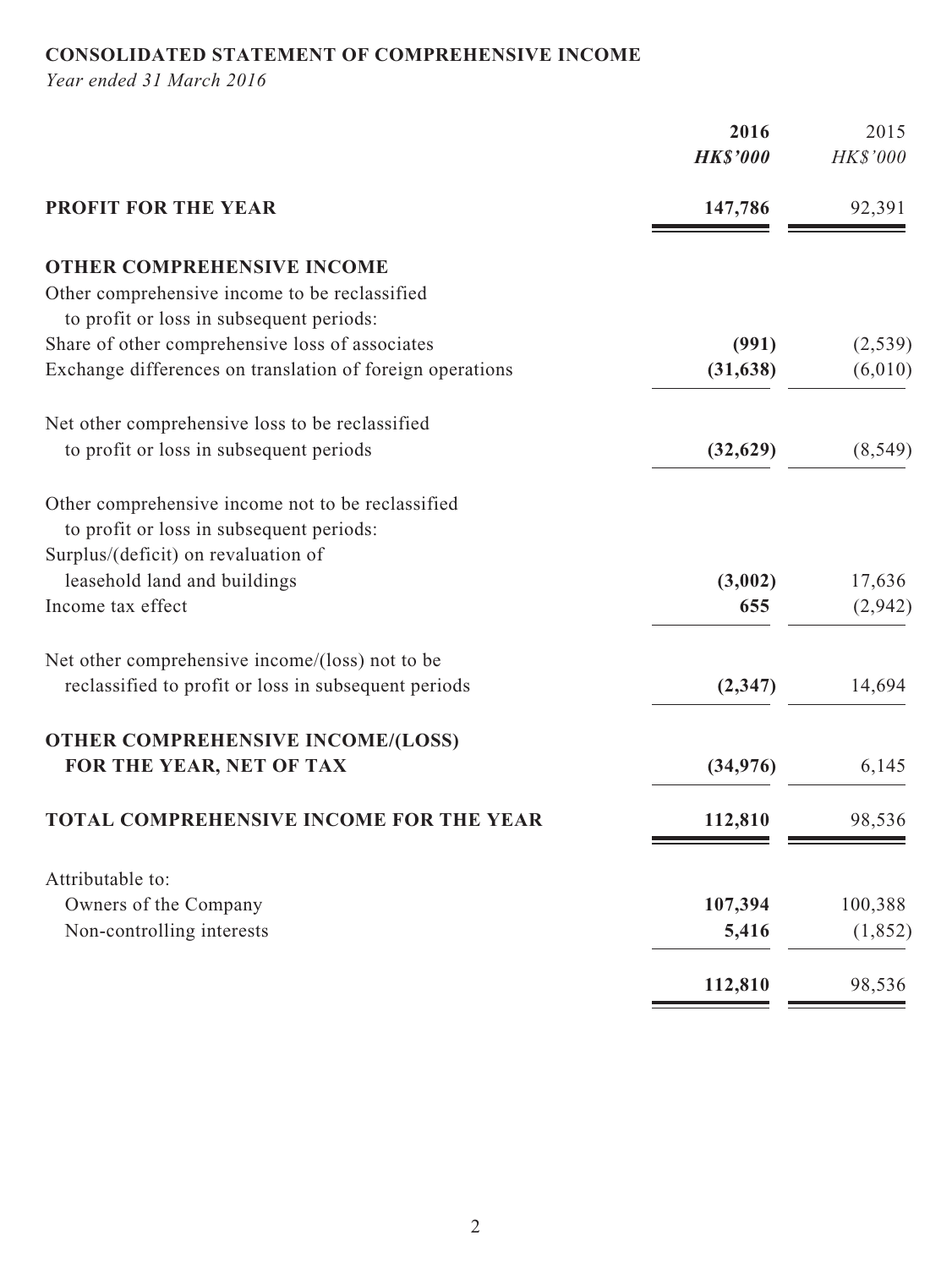## **CONSOLIDATED STATEMENT OF FINANCIAL POSITION**

*31 March 2016*

|                                                         |              | 2016            | 2015      |
|---------------------------------------------------------|--------------|-----------------|-----------|
|                                                         | <b>Notes</b> | <b>HK\$'000</b> | HK\$'000  |
| <b>NON-CURRENT ASSETS</b>                               |              |                 |           |
| Property, plant and equipment                           |              | 221,282         | 175,628   |
| Investment properties                                   |              | 1,056,900       | 535,184   |
| Goodwill                                                |              |                 |           |
| Investments in associates                               |              | 127             | 1,035     |
| Available-for-sale investments                          |              | 21,641          | 21,641    |
| Pledged deposits                                        |              | 462,000         | 316,200   |
| Total non-current assets                                |              | 1,761,950       | 1,049,688 |
| <b>CURRENT ASSETS</b>                                   |              |                 |           |
| Amounts due from associates                             |              | 4,964           | 4,824     |
| Amount due from an investee                             |              | 100             | 100       |
| Amounts due from related companies                      |              | 1,347           | 479       |
| Properties held for sale under development and          |              |                 |           |
| properties held for sale                                |              | 1,075,959       | 1,350,608 |
| Gross amount due from contract customers                |              | 31,929          | 25,655    |
| Inventories                                             |              | 14,456          | 11,768    |
| Accounts receivable                                     | 8            | 110,635         | 58,849    |
| Prepayments, deposits and other receivables             |              | 80,896          | 97,626    |
| Equity investments at fair value through profit or loss |              | 8,124           |           |
| Tax recoverable                                         |              | 2,490           |           |
| Pledged deposits                                        |              | 152,127         | 69,901    |
| Cash and cash equivalents                               |              | 57,689          | 78,430    |
| Total current assets                                    |              | 1,540,716       | 1,698,240 |
| <b>CURRENT LIABILITIES</b>                              |              |                 |           |
| Gross amount due to contract customers                  |              | 114,914         | 88,455    |
| Accounts payable                                        | 9            | 47,353          | 30,256    |
| Other payables and accruals                             |              | 288,821         | 140,313   |
| Amounts due to associates                               |              | 48              | 48        |
| Amount due to a non-controlling shareholder             |              | 1,500           | 1,500     |
| Tax payable                                             |              | 82,301          | 87,137    |
| Interest-bearing bank and other borrowings              |              | 653,841         | 521,613   |
| Total current liabilities                               |              | 1,188,778       | 869,322   |
| NET CURRENT ASSETS                                      |              | 351,938         | 828,918   |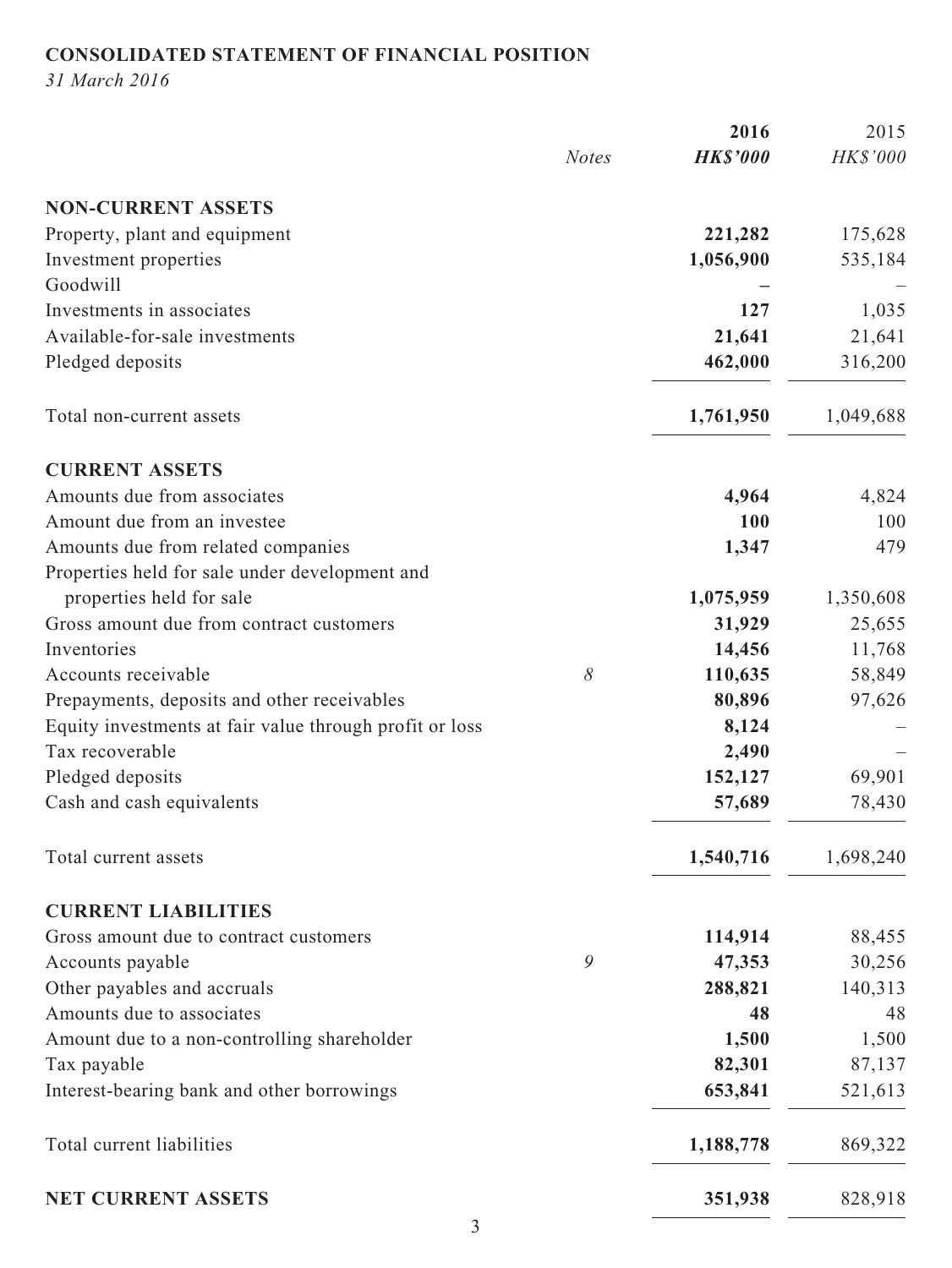|                                                     |             | 2016            | 2015      |
|-----------------------------------------------------|-------------|-----------------|-----------|
|                                                     | <b>Note</b> | <b>HK\$'000</b> | HK\$'000  |
| <b>NET CURRENT ASSETS</b>                           |             | 351,938         | 828,918   |
| <b>TOTAL ASSETS LESS CURRENT LIABILITIES</b>        |             | 2,113,888       | 1,878,606 |
| <b>NON-CURRENT LIABILITIES</b>                      |             |                 |           |
| Interest-bearing bank borrowings                    |             | 560,040         | 597,680   |
| Deferred tax liabilities                            |             | 172,599         | 111,855   |
| Total non-current liabilities                       |             | 732,639         | 709,535   |
| Net assets                                          |             | 1,381,249       | 1,169,071 |
| <b>EQUITY</b>                                       |             |                 |           |
| <b>Equity attributable to owners of the Company</b> |             |                 |           |
| Issued capital                                      | 10          | 97,788          | 65,184    |
| Reserves                                            |             | 1,262,478       | 1,087,550 |
|                                                     |             | 1,360,266       | 1,152,734 |
| Non-controlling interests                           |             | 20,983          | 16,337    |
| Total equity                                        |             | 1,381,249       | 1,169,071 |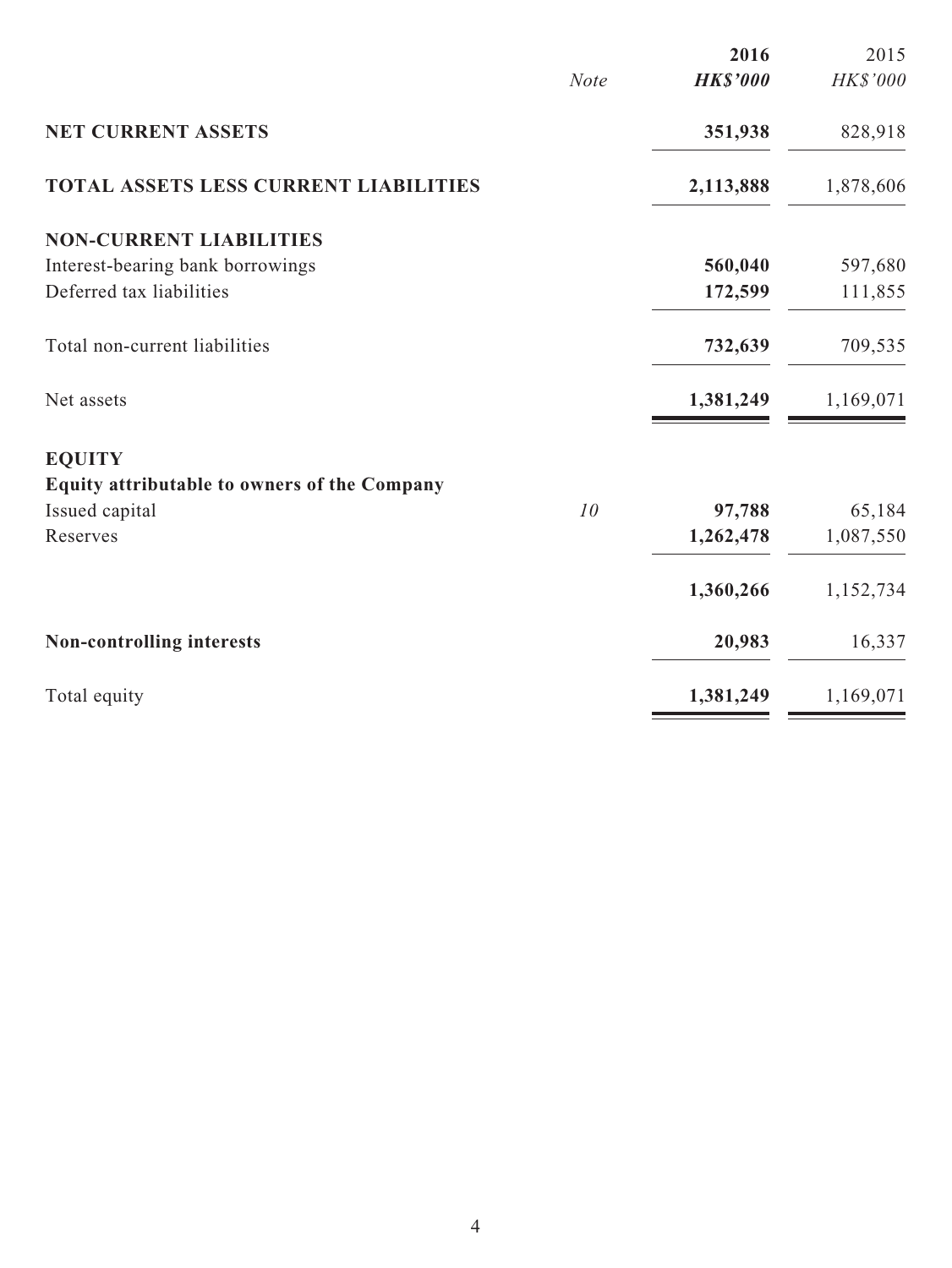#### **NOTES TO CONSOLIDATED FINANCIAL STATEMENTS**

*31 March 2016*

#### **1. CHANGES IN ACCOUNTING POLICIES AND DISCLOSURES**

The Group has adopted the following revised standards for the first time for the current year's financial statements.

Amendments to HKAS 19 *Defined Benefit Plans: Employee Contributions Annual Improvements to HKFRSs 2010-2012 Cycle Annual Improvements to HKFRSs 2011-2013 Cycle*

The nature and the impact of each amendment is described below:

- (a) Amendments to HKAS 19 apply to contributions from employees or third parties to defined benefit plans. The amendments simplify the accounting for contributions that are independent of the number of years of employee service, for example, employee contributions that are calculated according to a fixed percentage of salary. If the amount of the contributions is independent of the number of years of service, an entity is permitted to recognise such contributions as a reduction of service cost in the period in which the related service is rendered. The amendments have had no impact on the Group as the Group does not have defined benefit plans.
- (b) The *Annual Improvements to HKFRSs 2010-2012 Cycle* issued in January 2014 sets out amendments to a number of HKFRSs. Details of the amendments that are effective for the current year are as follows:
	- HKFRS 8 *Operating Segments*: Clarifies that an entity must disclose the judgements made by management in applying the aggregation criteria in HKFRS 8, including a brief description of operating segments that have been aggregated and the economic characteristics used to assess whether the segments are similar. The amendments also clarify that a reconciliation of segment assets to total assets is only required to be disclosed if the reconciliation is reported to the chief operating decision maker. The amendments have had no impact on the Group.
	- HKAS 16 *Property, Plant and Equipment* and HKAS 38 *Intangible Assets*: Clarifies the treatment of gross carrying amount and accumulated depreciation or amortisation of revalued items of property, plant and equipment and intangible assets. The amendments have had no impact on the Group.
	- HKAS 24 *Related Party Disclosures*: Clarifies that a management entity (i.e., an entity that provides key management personnel services) is a related party subject to related party disclosure requirements. In addition, an entity that uses a management entity is required to disclose the expenses incurred for management services. The amendment has had no impact on the Group as the Group does not receive any management services from other entities.
- (c) The *Annual Improvements to HKFRSs 2011-2013 Cycle* issued in January 2014 sets out amendments to a number of HKFRSs. Details of the amendments that are effective for the current year are as follows:
	- HKFRS 3 *Business Combinations*: Clarifies that joint arrangements but not joint ventures are outside the scope of HKFRS 3 and the scope exception applies only to the accounting in the financial statements of the joint arrangement itself. The amendment is applied prospectively. The amendment has had no impact on the Group as the Company is not a joint arrangement and the Group did not form any joint arrangement during the year.
	- HKFRS 13 *Fair Value Measurement*: Clarifies that the portfolio exception in HKFRS 13 can be applied not only to financial assets and financial liabilities, but also to other contracts within the scope of HKFRS 9 or HKAS 39 as applicable. The amendment is applied prospectively from the beginning of the annual period in which HKFRS 13 was initially applied. The amendment has had no impact on the Group as the Group does not apply the portfolio exception in HKFRS 13.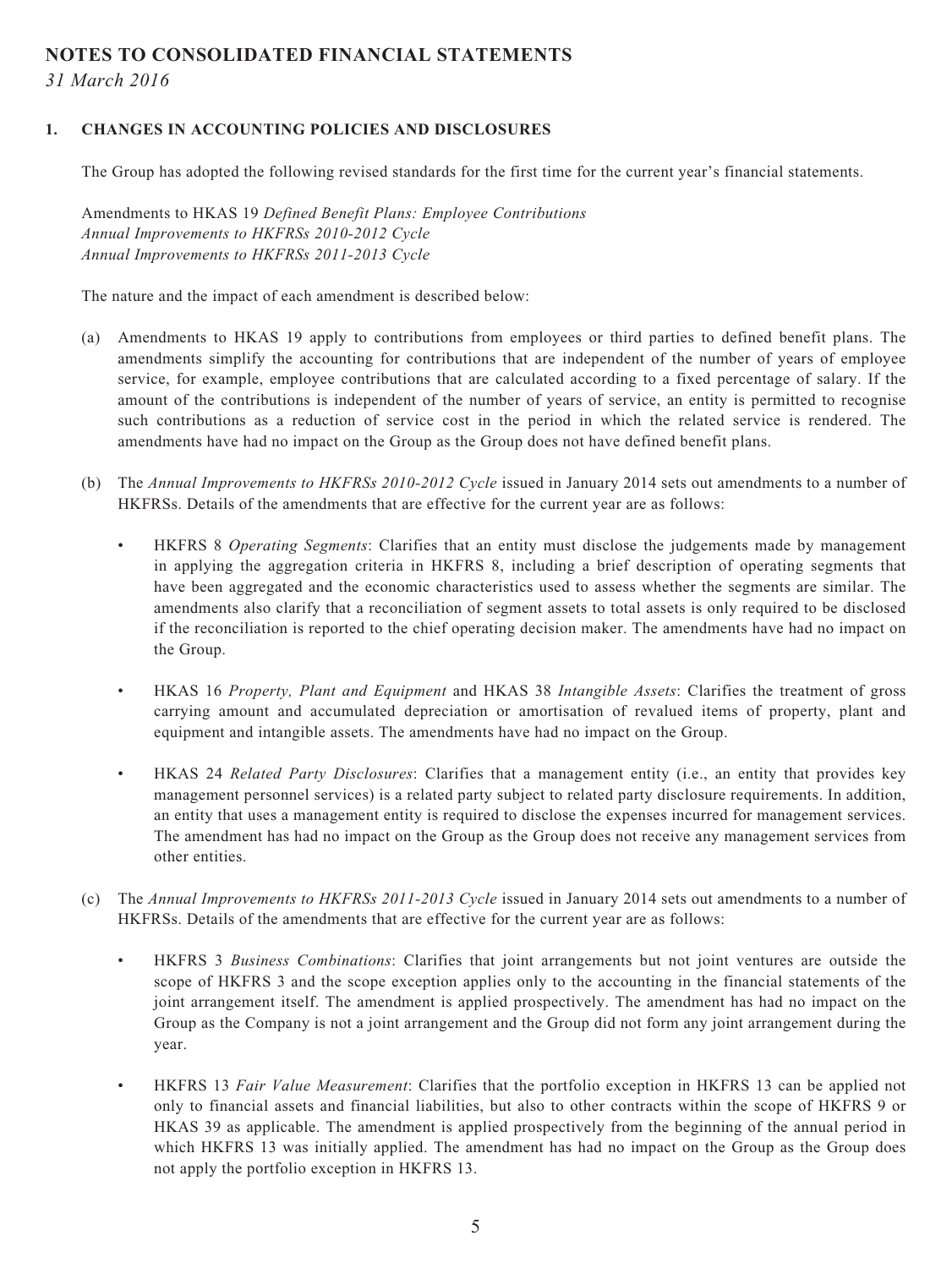#### **1. CHANGES IN ACCOUNTING POLICIES AND DISCLOSURES (continued)**

• HKAS 40 *Investment Property*: Clarifies that HKFRS 3, instead of the description of ancillary services in HKAS 40 which differentiates between investment property and owner-occupied property, is used to determine if the transaction is a purchase of an asset or a business combination. The amendment is applied prospectively for acquisitions of investment properties. The amendment has had no impact on the Group as the Group did not acquire any investment property during the year and so this amendment is not applicable.

In addition, the Company has adopted the amendments to the Rules Governing the Listing of Securities (the "Listing Rules") issued by The Stock Exchange of Hong Kong Limited (the "Stock Exchange") relating to the disclosure of financial information with reference to the Hong Kong Companies Ordinance (Cap. 622) during the current financial period. The main impact to the financial statements is on the presentation and disclosure of certain information in the financial statements.

#### **2. OPERATING SEGMENT INFORMATION**

For management purposes, the Group is organised into business units based on their products and services and has three reportable operating segments as follows:

- (a) the construction business segment is engaged in construction contract works, as a main contractor, decoration, as well as the provision of electrical and mechanical engineering services;
- (b) the property development and investment business segment is engaged in property development of residential and commercial properties and holding of investment properties; and
- (c) the "others" segment comprises, principally, trading of medical equipment and home security and automation products, and provision of related installation and maintenance services, trading of various granite and marble products, stone slabs and products for construction market.

Management monitors the results of its operating segments separately for the purpose of making decisions about resources allocation and performance assessment. Segment performance is evaluated based on reportable segment profit/ loss, which is a measure of adjusted profit before tax. The adjusted profit before tax from continuing operations is measured consistently with the Group's profit before tax except that interest income, dividend income, fair value gain on equity investments at fair value through profit or loss, gain on disposal of equity investments at fair value through profit or loss, finance costs, share of profits and losses of associates as well as head office and corporate expenses are excluded from such measurement.

Segment assets exclude investments in associates and other unallocated head office and corporate assets as these assets are managed on a group basis.

Segment liabilities exclude other unallocated head office and corporate liabilities, including certain interest-bearing bank and other borrowings, tax payable and deferred tax liabilities, as these liabilities are managed on a group basis.

Intersegment sales and transfers are transacted with reference to the selling prices used for sales made to third parties at the then prevailing market prices.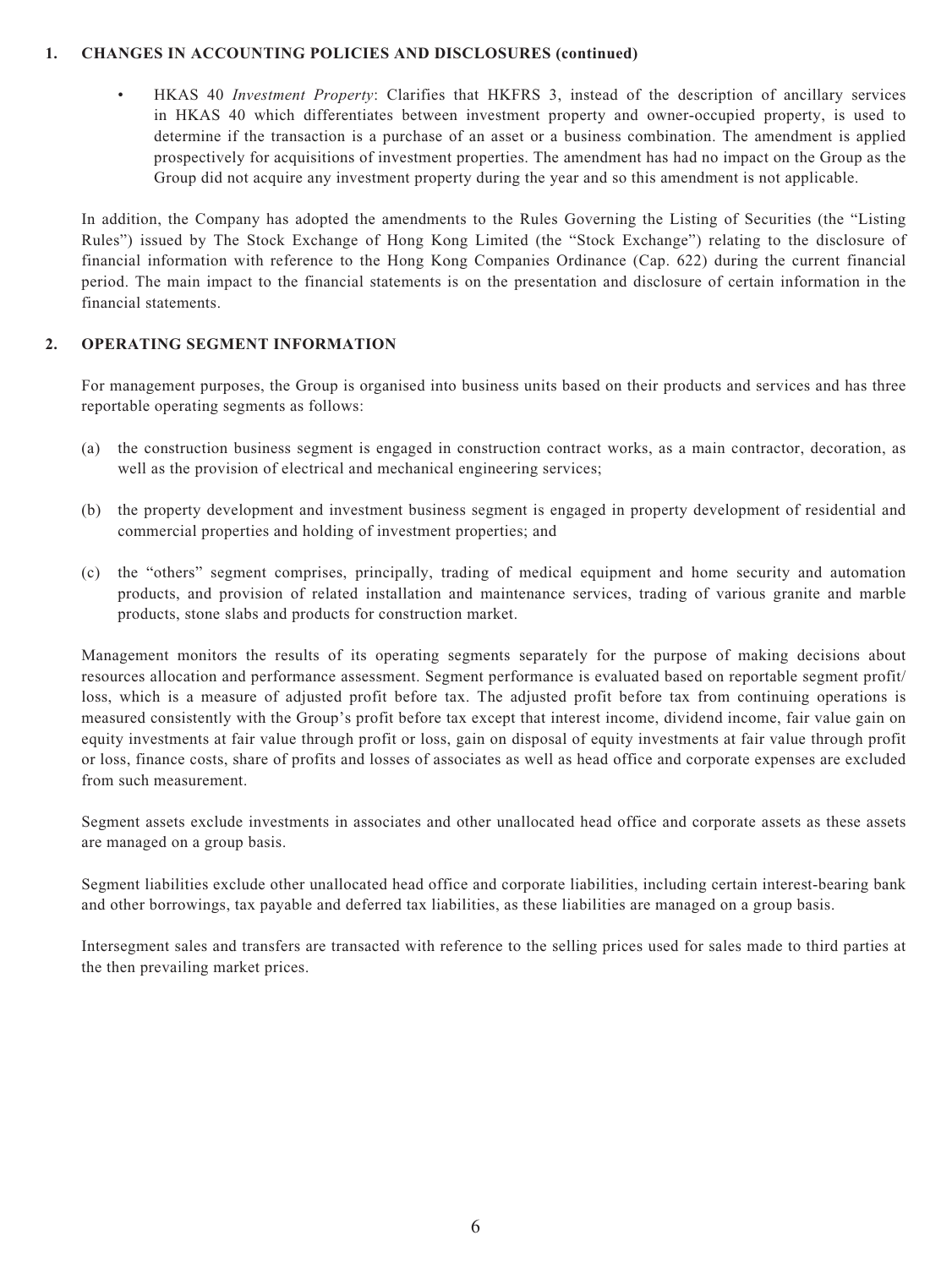#### **Year ended 31 March 2016**

|                                             |                 | Property                                   |                 |                 |
|---------------------------------------------|-----------------|--------------------------------------------|-----------------|-----------------|
|                                             |                 | development<br>Construction and investment |                 |                 |
|                                             | business        | <b>business</b>                            | <b>Others</b>   | <b>Total</b>    |
|                                             | <b>HK\$'000</b> | <b>HK\$'000</b>                            | <b>HK\$'000</b> | <b>HK\$'000</b> |
| <b>Segment revenue:</b>                     |                 |                                            |                 |                 |
| Sales to external customers                 | 812,954         | 59,546                                     | 31,921          | 904,421         |
| Other income and gains                      | 899             | 30,649                                     | 1,511           | 33,059          |
| Revenue                                     | 813,853         | 90,195                                     | 33,432          | 937,480         |
| <b>Segment results</b>                      |                 |                                            |                 |                 |
| Operating profit                            | 17,206          | 230,638                                    | 4,064           | 251,908         |
| Reconciliation:                             |                 |                                            |                 |                 |
| Interest income                             |                 |                                            |                 | 16,874          |
| Dividend income                             |                 |                                            |                 | 764             |
| Fair value gain on equity investments at    |                 |                                            |                 |                 |
| fair value through profit or loss           |                 |                                            |                 | 724             |
| Gain on disposal of equity investments at   |                 |                                            |                 |                 |
| fair value through profit or loss           |                 |                                            |                 | 70              |
| Unallocated expenses                        |                 |                                            |                 | (17, 220)       |
| Finance costs                               |                 |                                            |                 | (33, 486)       |
| Share of profits and losses of associates   |                 |                                            |                 | 483             |
| Profit before tax                           |                 |                                            |                 | 220,117         |
|                                             |                 |                                            |                 |                 |
| <b>Segment assets</b>                       | 227,687         | 2,344,982                                  | 29,193          | 2,601,862       |
| Reconciliation:                             |                 |                                            |                 |                 |
| Investments in associates                   |                 |                                            |                 | 127             |
| Corporate and other unallocated assets      |                 |                                            |                 | 700,677         |
| Total assets                                |                 |                                            |                 | 3,302,666       |
| <b>Segment liabilities</b>                  | 195,108         | 1,335,017                                  | 11,776          | 1,541,901       |
| Reconciliation:                             |                 |                                            |                 |                 |
| Corporate and other unallocated liabilities |                 |                                            |                 | 379,516         |
| Total liabilities                           |                 |                                            |                 | 1,921,417       |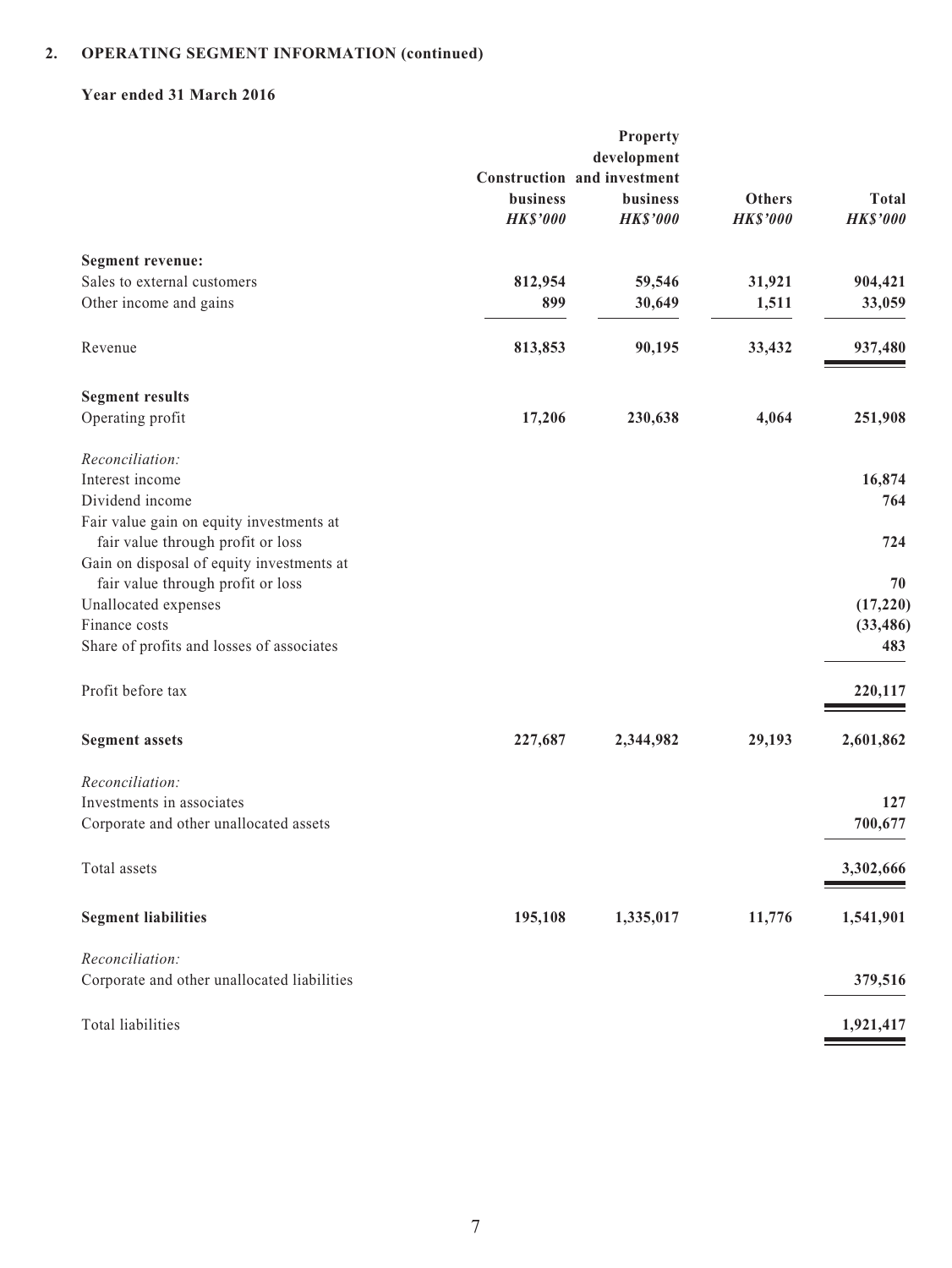## **Year ended 31 March 2016 (continued)**

|                                                 | Construction and investment<br><b>business</b><br><b>HKS'000</b> | <b>Property</b><br>development<br><b>business</b><br><b>HKS'000</b> | <b>Others</b><br><b>HK\$'000</b> | Total<br><b>HK\$'000</b> |
|-------------------------------------------------|------------------------------------------------------------------|---------------------------------------------------------------------|----------------------------------|--------------------------|
| Other segment information:                      |                                                                  |                                                                     |                                  |                          |
| Fair value loss/(gain) on investment properties | 420                                                              | (262, 341)                                                          |                                  | (261, 921)               |
| Loss on disposal of items of property,          |                                                                  |                                                                     |                                  |                          |
| plant and equipment                             | 21                                                               | 19                                                                  | 3                                | 43                       |
| Impairment of other receivables                 |                                                                  | 2,112                                                               |                                  | 2,112                    |
| Impairment of accounts receivable               | 3,903                                                            |                                                                     |                                  | 3,903                    |
| Provision for inventories                       |                                                                  |                                                                     | 1,980                            | 1,980                    |
| Impairment of properties held for sales         |                                                                  | 35,574                                                              |                                  | 35,574                   |
| Depreciation                                    | 830                                                              | 5,940                                                               | 79                               | 6,849                    |
| Capital expenditure*                            | 98                                                               | 669                                                                 | 203                              | 970                      |

\* Capital expenditure represents additions to property, plant and equipment.

#### **Year ended 31 March 2015**

|              | development    |          |          |
|--------------|----------------|----------|----------|
|              |                |          |          |
| Construction | and investment |          |          |
| business     | business       | Others   | Total    |
| HK\$'000     | HK\$'000       | HK\$'000 | HK\$'000 |
|              |                |          |          |
| 750,075      | 74,488         | 25,635   | 850,198  |
| 4,598        | 57,907         | 882      | 63,387   |
| 754,673      | 132,395        | 26,517   | 913,585  |
|              |                |          |          |
| 13,903       | 168,737        | 734      | 183,374  |
|              |                |          |          |
|              |                |          | 3,263    |
|              |                |          | 952      |
|              |                |          | (25,919) |
|              |                |          | (17,780) |
|              |                |          | 577      |
|              |                |          | 144,467  |
|              |                |          |          |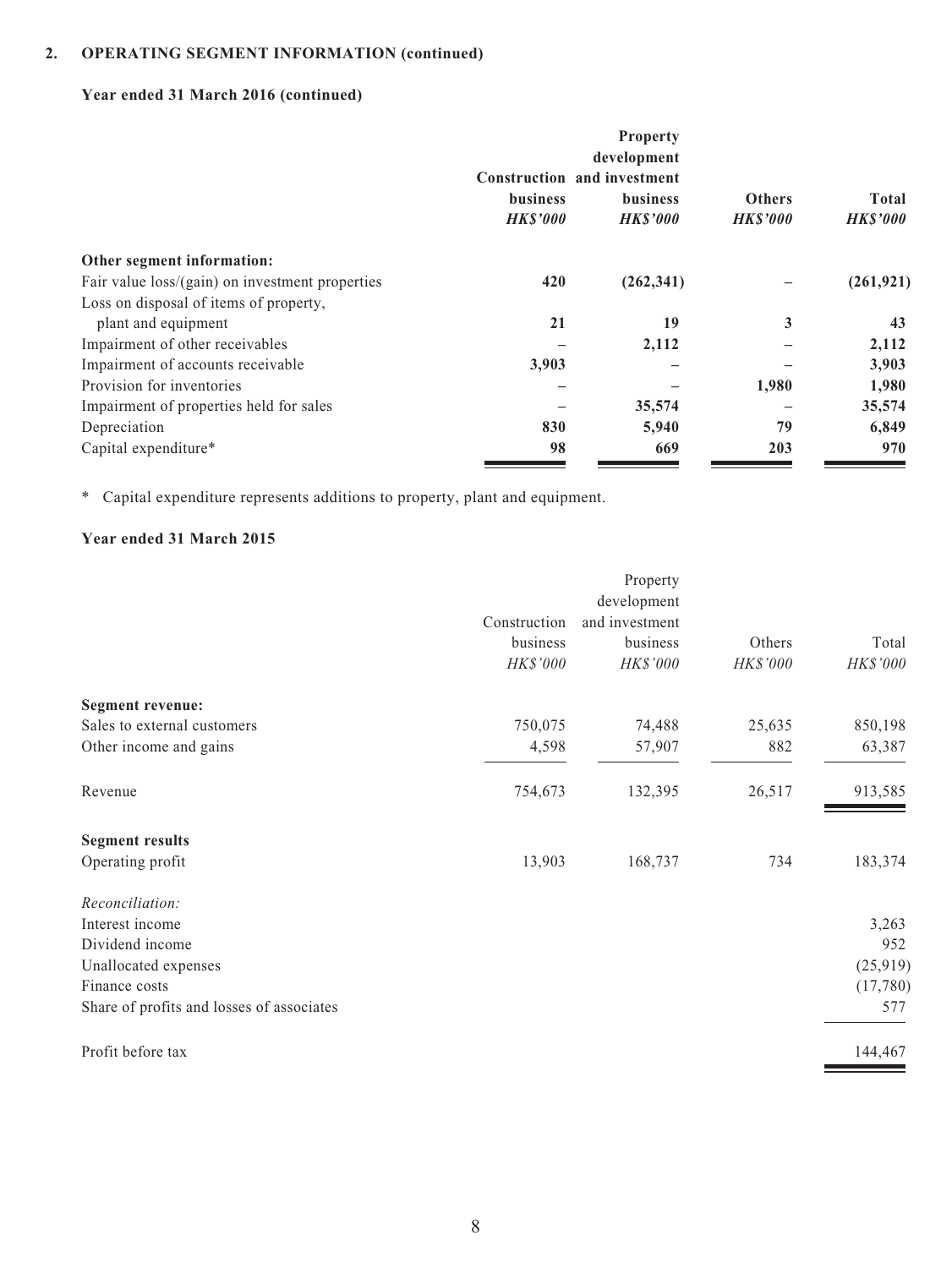## **Year ended 31 March 2015 (continued)**

|                                               |              | Property<br>development |          |            |
|-----------------------------------------------|--------------|-------------------------|----------|------------|
|                                               | Construction | and investment          |          |            |
|                                               | business     | business                | Others   | Total      |
|                                               | HK\$'000     | HK\$'000                | HK\$'000 | HK\$'000   |
| <b>Segment assets</b>                         | 128,697      | 2,106,047               | 24,119   | 2,258,863  |
| Reconciliation:                               |              |                         |          |            |
| Investments in associates                     |              |                         |          | 1,035      |
| Corporate and other unallocated assets        |              |                         |          | 488,030    |
| Total assets                                  |              |                         |          | 2,747,928  |
| <b>Segment liabilities</b>                    | 132,691      | 1,116,931               | 10,063   | 1,259,685  |
| Reconciliation:                               |              |                         |          |            |
| Corporate and other unallocated liabilities   |              |                         |          | 319,172    |
| <b>Total liabilities</b>                      |              |                         |          | 1,578,857  |
| Other segment information:                    |              |                         |          |            |
| Fair value gain on investment properties      | (875)        | (140, 561)              |          | (141, 436) |
| Loss on disposal of items of property,        |              |                         |          |            |
| plant and equipment                           | 309          |                         | 4        | 313        |
| Impairment/(reversal of impairment)           |              |                         |          |            |
| of other receivables                          | (625)        | 3,045                   |          | 2,420      |
| Reversal of impairment of accounts receivable |              |                         | (51)     | (51)       |
| Provision for inventories                     |              |                         | 1,743    | 1,743      |
| Depreciation                                  | 2,675        | 3,797                   | 79       | 6,551      |
| Capital expenditure*                          | 282          | 381                     | 30       | 693        |

\* Capital expenditure represents additions to property, plant and equipment.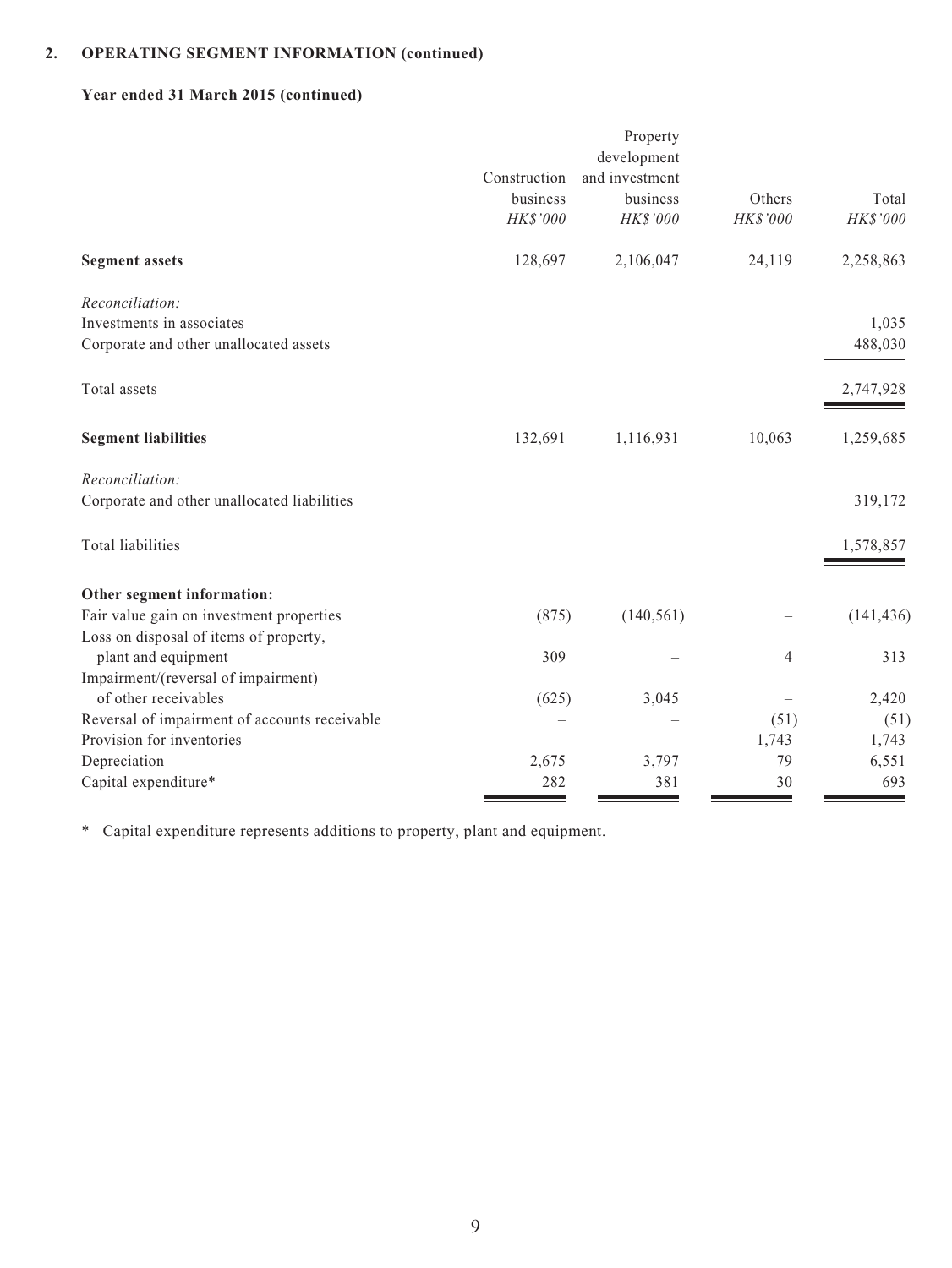#### **Geographical information**

#### **(a) Revenue from external customers**

|                             | 2016<br><b>HK\$'000</b> | 2015<br>HK\$'000   |
|-----------------------------|-------------------------|--------------------|
| Hong Kong<br>Mainland China | 508,935<br>395,486      | 510,863<br>339,335 |
|                             | 904,421                 | 850,198            |

The revenue information above is based on the locations of the customers.

#### **(b) Non-current assets**

|                | 2016<br><b>HK\$'000</b> | 2015<br>HK\$'000 |
|----------------|-------------------------|------------------|
| Hong Kong      | 154,762                 | 158,514          |
| Mainland China | 1,585,420               | 868,498          |
|                | 1,740,182               | 1,027,012        |

The non-current assets information above is based on the locations of the assets and excludes investments in associates and available-for-sale investments.

#### **Information about a major customer**

During the year, revenue of approximately HK\$125,000,000 (2015: HK\$191,203,000) was derived from sales by construction segment to a single customer, including sales to a group of entities which are known to be under common control of that customer.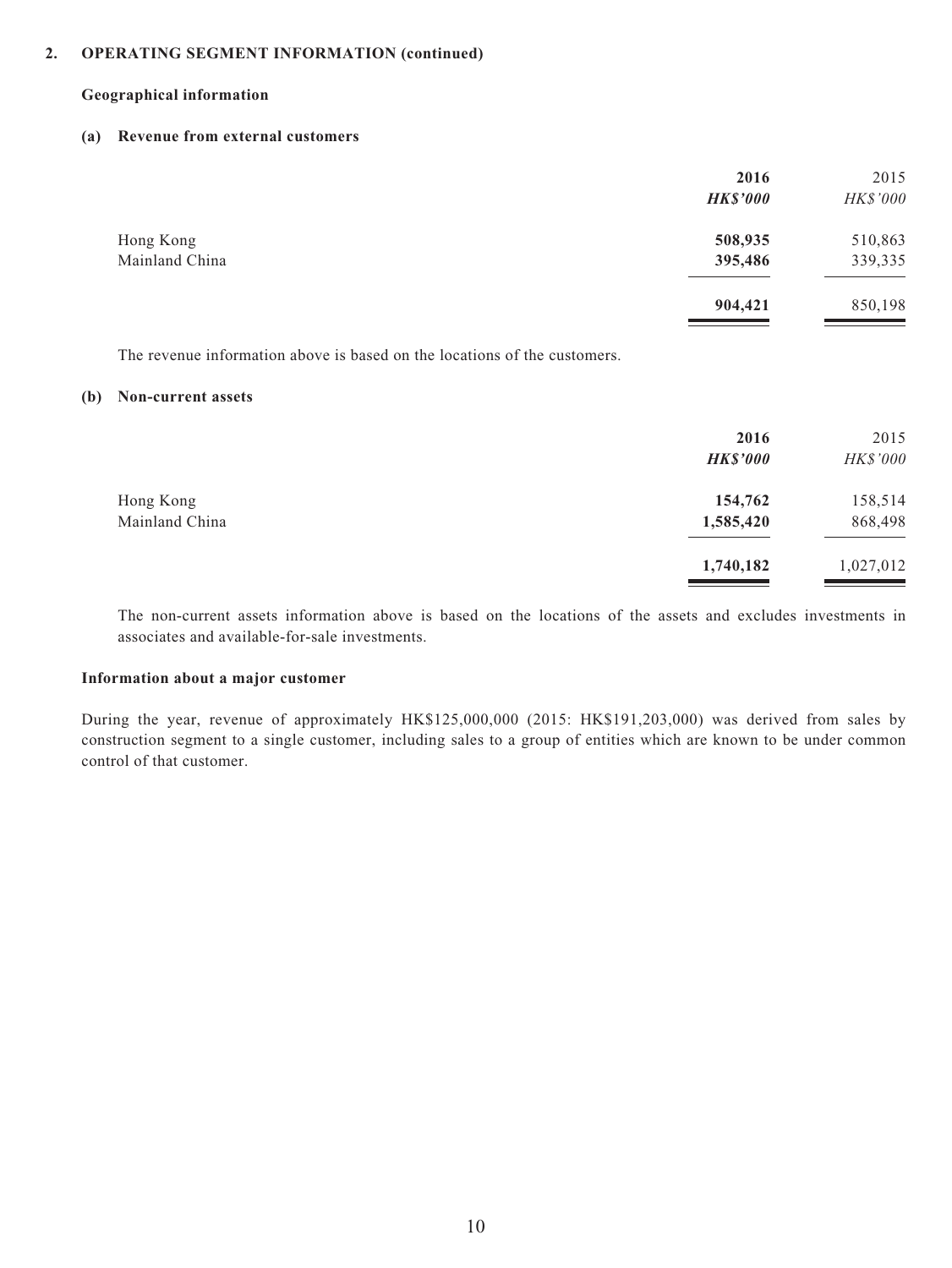#### **3. REVENUE, OTHER INCOME AND GAINS**

Revenue represents an appropriate proportion of contract revenue from construction contracts; income from property development and investment; the net invoiced value of goods sold, after allowances for returns and trade discounts; and provision of related installation and maintenance services.

An analysis of revenue, other income and gains is as follows:

|                                                                             | 2016<br><b>HK\$'000</b> | 2015<br><b>HK\$'000</b> |
|-----------------------------------------------------------------------------|-------------------------|-------------------------|
| Revenue                                                                     |                         |                         |
| Income from construction contracting and related business                   | 812,954                 | 750,075                 |
| Income from property development and investment business                    | 59,546                  | 74,488                  |
| Income from trading of medical equipment and home                           |                         |                         |
| security and automation products, and provision of                          |                         |                         |
| related installation and maintenance services as well                       |                         |                         |
| as trading of various granite and marble products,                          |                         |                         |
| stone slabs and products for construction market                            | 31,921                  | 25,635                  |
|                                                                             | 904,421                 | 850,198                 |
| Other income and gains                                                      |                         |                         |
| Bank interest income                                                        | 16,874                  | 3,263                   |
| Dividend income                                                             | 764                     | 952                     |
| Gross rental income                                                         | 28,270                  | 50,207                  |
| Fair value gain on equity investments at fair value through profit or loss  | 724                     |                         |
| Gain on disposal of equity investments at fair value through profit or loss | 70                      |                         |
| Others                                                                      | 4,789                   | 13,180                  |
|                                                                             | 51,491                  | 67,602                  |
| <b>FINANCE COSTS</b>                                                        |                         |                         |
|                                                                             |                         |                         |

An analysis of finance costs is as follows:

|                                                                     | 2016<br><b>HK\$'000</b> | 2015<br>HK\$'000    |
|---------------------------------------------------------------------|-------------------------|---------------------|
| Interest on bank and other borrowings<br>Less: Interest capitalised | 83,513<br>(50, 027)     | 67,806<br>(50, 026) |
|                                                                     | 33,486                  | 17,780              |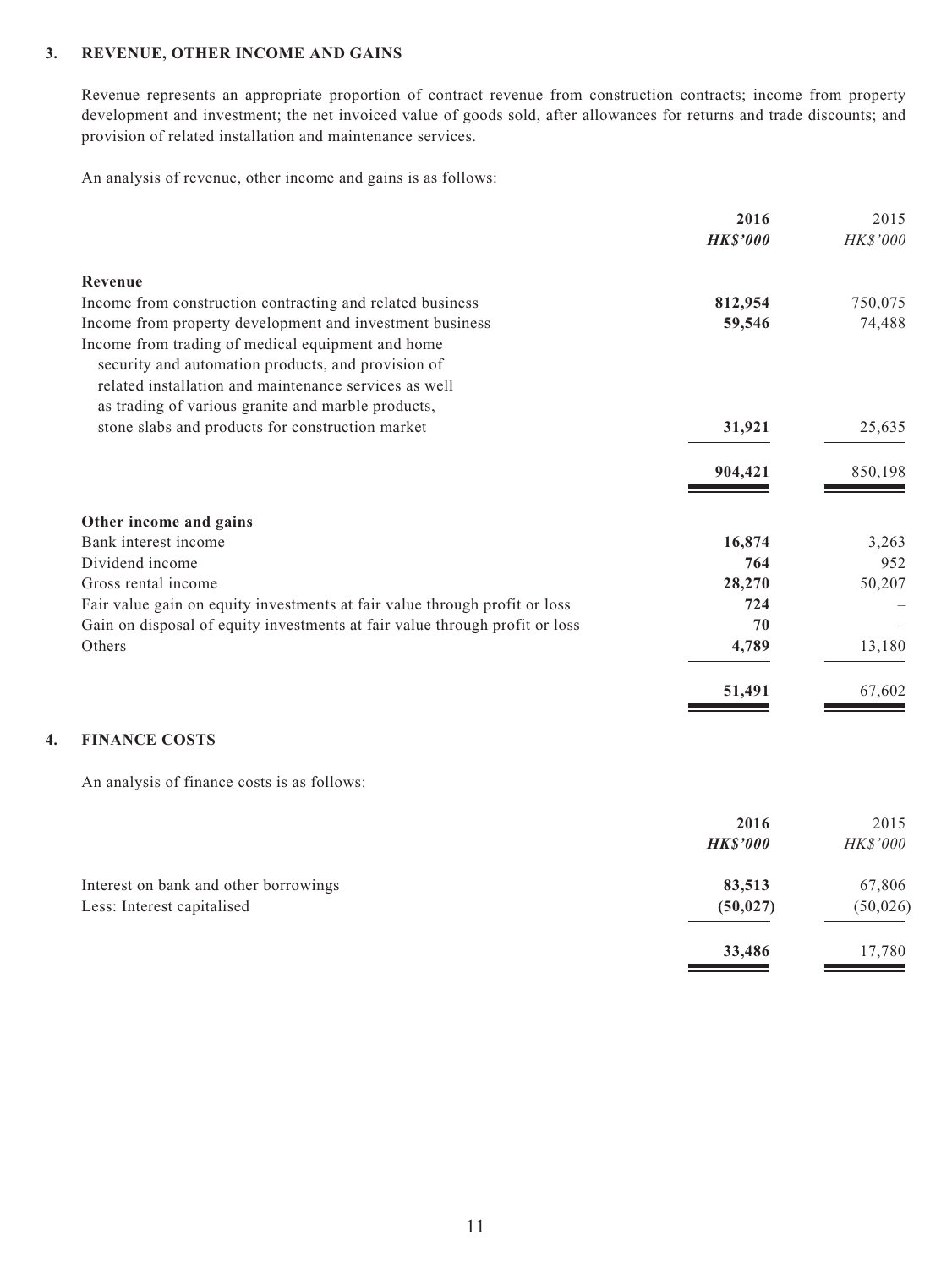#### **5. INCOME TAX**

Hong Kong profits tax has been provided at the rate of 16.5% (2015: 16.5%) on the estimated assessable profits arising in Hong Kong during the year, unless the Group's subsidiaries did not generate any assessable profits arising in Hong Kong during the year or the Group's subsidiaries had available tax losses brought forward from previous year to offset the assessable profits generated during the year. Taxes on profits assessable elsewhere have been calculated at the rates of tax prevailing in the jurisdictions in which the Group operates.

Land Appreciation Tax ("LAT") in Mainland China is levied at progressive rates ranging from 30% to 60% on the appreciation of land value, being the proceeds from the sale of properties less deductible expenditures including amortisation of land use rights, borrowing costs and all property development expenditures.

|                               | 2016            | 2015     |
|-------------------------------|-----------------|----------|
|                               | <b>HK\$'000</b> | HK\$'000 |
| Current – Hong Kong           |                 |          |
| Charge for the year           |                 | 2,101    |
| Overprovision in prior years  | 369             | (38)     |
| $Current - Elsewhere$         |                 |          |
| Charge for the year           | 7,615           | 12,132   |
| Deferred                      | 62,427          | 35,856   |
| LAT in Mainland China         | 1,920           | 2,025    |
| Total tax charge for the year | 72,331          | 52,076   |

#### **6. EARNINGS PER SHARE ATTRIBUTABLE TO ORDINARY EQUITY HOLDERS OF THE COMPANY**

The calculation of the basic earnings per share amount is based on the profit for the year attributable to ordinary equity holders of the Company of HK\$140,998,000 (2015: HK\$94,476,000) and the weighted average number of ordinary shares in issue of 797,696,205 (2015 (restated): 645,081,973) during the year, as adjusted to reflect the open offer during the year.

No adjustment was made to the basic earnings per share amount presented for the year ended 31 March 2016 as the impact of share options had an anti-dilutive effect on the basic earnings per share amount on 31 March 2016. No adjustment has been made to the basic earnings per share amount presented for the year ended 31 March 2015 in respect of a dilution as the Group had no potential dilutive ordinary shares in issue during that year.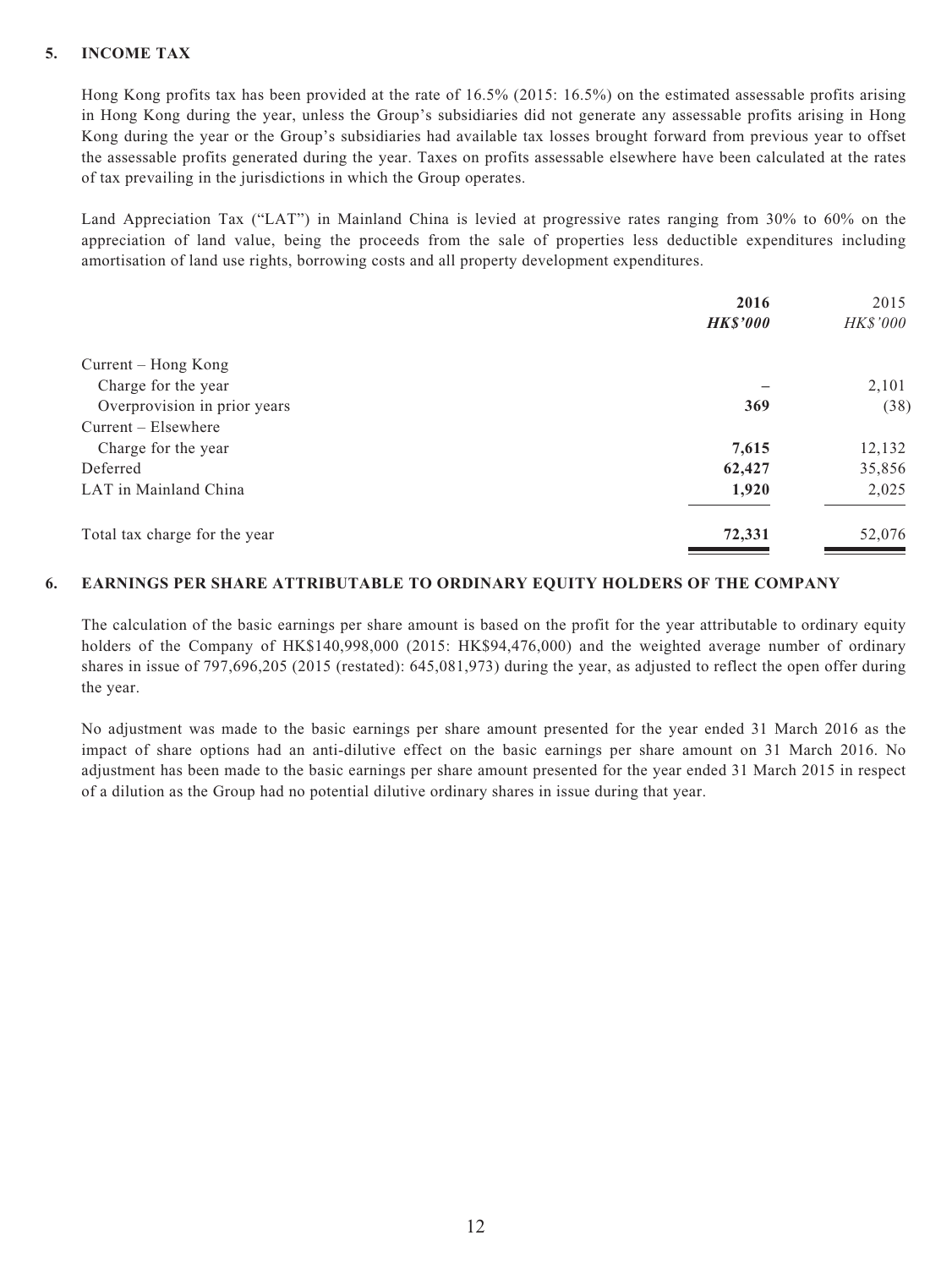|                                                                  | 2016           | 2015            |
|------------------------------------------------------------------|----------------|-----------------|
|                                                                  | <b>HKS'000</b> | <b>HK\$'000</b> |
| Interim $-$ Nil (2015: HK1 cent per ordinary share)              |                | 5,532           |
| Special interim dividend by way of distribution in specie (note) |                | 7,006           |
| Proposed final – Nil (2015: HK1 cent per ordinary share)         |                | 6,517           |
|                                                                  |                | 19.055          |

*Note:* In August 2014, the Company submitted a spin-off proposal to the Stock Exchange pursuant to Practice Note 15 of the Listing Rules in relation to the proposed spin-off of Deson Construction International Holdings Limited ("DCIHL") by way of a separate listing of the ordinary shares of HK\$0.05 each of DCIHL ("DCIHL Shares") on the GEM of the Stock Exchange. On 10 September 2014, DCIHL submitted a listing application form (Form 5A) to the Stock Exchange in order to apply for the listing of, and permission to deal in, the DCIHL Shares on the GEM of the Stock Exchange. The listing of the DCIHL Shares would be by way of placing achieved by (a) a distribution in specie by the Company of 27.66% of the DCIHL Shares and (b) placing of 12.5% of the DCIHL Shares. On 19 December 2014, the Board declared conditional special interim dividends (the "Conditional Dividends") for the year ended 31 March 2015 of one DCIHL Share for every five shares held in the Company to shareholders on the register of members as at the close of business on 24 December 2014. Fractional entitlements were disregarded and will be retained by the Company for sale in the market and the Company will keep the net proceeds of sale, after deduction of the related expenses. The Conditional Dividends became unconditional upon the listing of the DCIHL Shares under stock code 8268 on the GEM of the Stock Exchange. The dividend amount of HK\$7,006,000 represented the net assets attributable to the distribution in specie of an aggregate of 110,642,053 DCIHL Shares.

No interim dividend was paid during the year and the Directors do not recommend the payment of a final dividend for the year ended 31 March 2016 (2015: HK1 cent per share).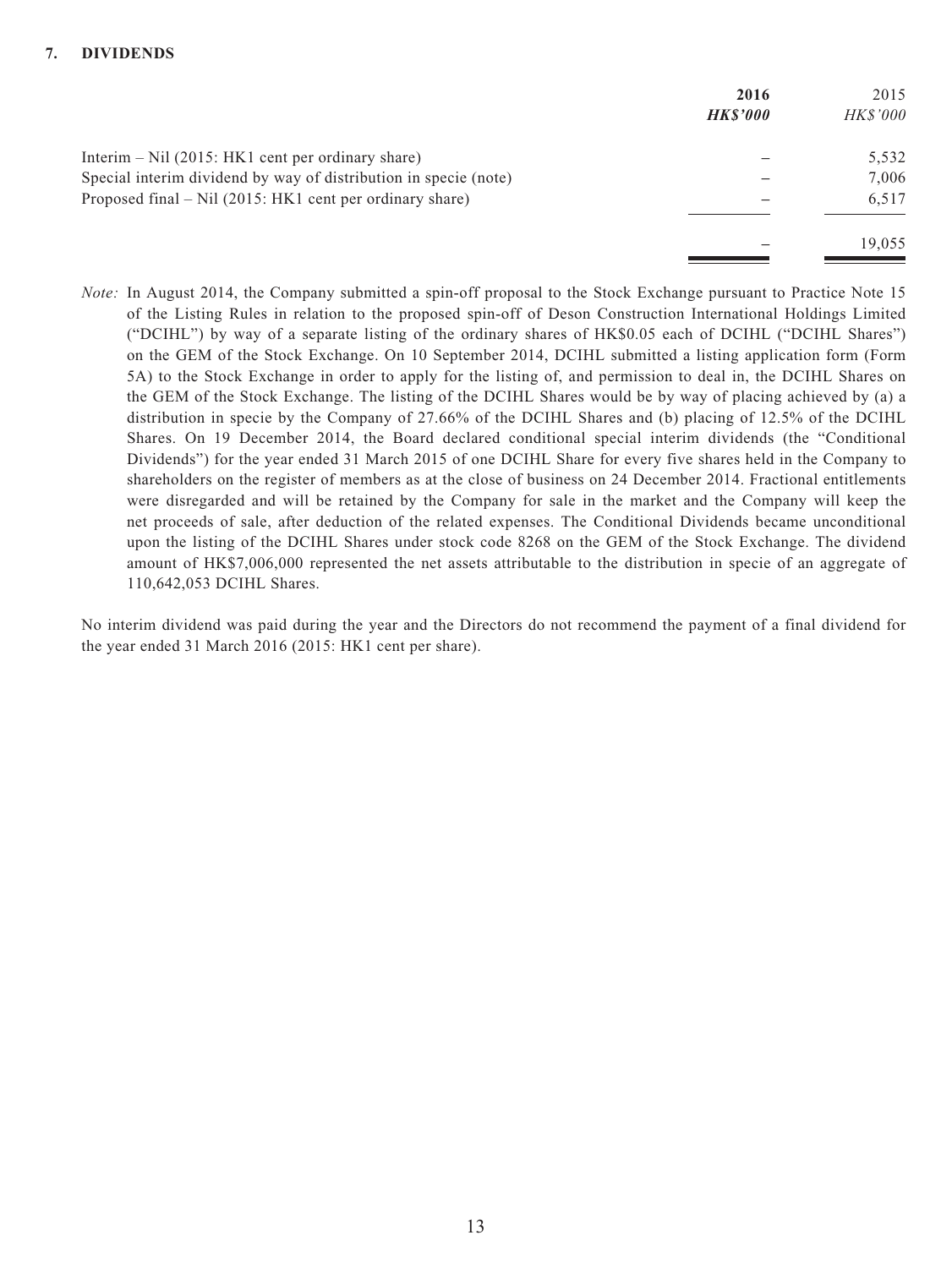|                             | 2016            | 2015     |
|-----------------------------|-----------------|----------|
|                             | <b>HK\$'000</b> | HK\$'000 |
| Accounts receivable         | 76,699          | 49,404   |
| Impairment                  | (8, 714)        | (4, 811) |
|                             | 67,985          | 44,593   |
| Retention monies receivable | 42,650          | 14,256   |
|                             | 110,635         | 58,849   |

The Group's trading terms with its customers are mainly on credit. The credit period is generally 90 days for the sale of trading goods and up to 180 days for the sale of completed properties held for sale. For retention monies receivable in respect of construction work carried out by the Group, the due dates are usually one year after the completion of the construction work. Each customer has a maximum credit limit. The Group seeks to maintain strict control over its outstanding receivables. Overdue balances are reviewed regularly by senior management. In view of the aforementioned and the fact that the Group's accounts receivable relate to a large number of diversified customers, there is no significant concentration of credit risk. The Group does not hold any collateral or other credit enhancements over its accounts receivable balances. Accounts receivable are non-interest-bearing.

An aged analysis of the accounts receivable as at the end of the reporting period, based on the invoice date and net of provision, is as follows:

|                             | 2016            | 2015     |
|-----------------------------|-----------------|----------|
|                             | <b>HK\$'000</b> | HK\$'000 |
| Current to 90 days          | 59,312          | 39,616   |
| 91 to 180 days              | 6,177           | 2,237    |
| 181 to 360 days             | 848             | 1,328    |
| Over 360 days               | 1,648           | 1,412    |
|                             | 67,985          | 44,593   |
| Retention monies receivable | 42,650          | 14,256   |
| Total                       | 110,635         | 58,849   |
|                             |                 |          |

#### **9. ACCOUNTS PAYABLE**

An aged analysis of the accounts payable as at the end of the reporting period, based on the invoice date, is as follows:

|                    | 2016<br><b>HK\$'000</b> | 2015<br>HK\$'000 |
|--------------------|-------------------------|------------------|
| Current to 90 days | 33,577                  | 14,820           |
| 91 to 180 days     | 3,677                   | 2,781            |
| 181 to 360 days    |                         | 511              |
| Over 360 days      | 10,099                  | 12,144           |
|                    | 47,353                  | 30,256           |

Accounts payable are non-interest-bearing and are normally settled on 30-day terms.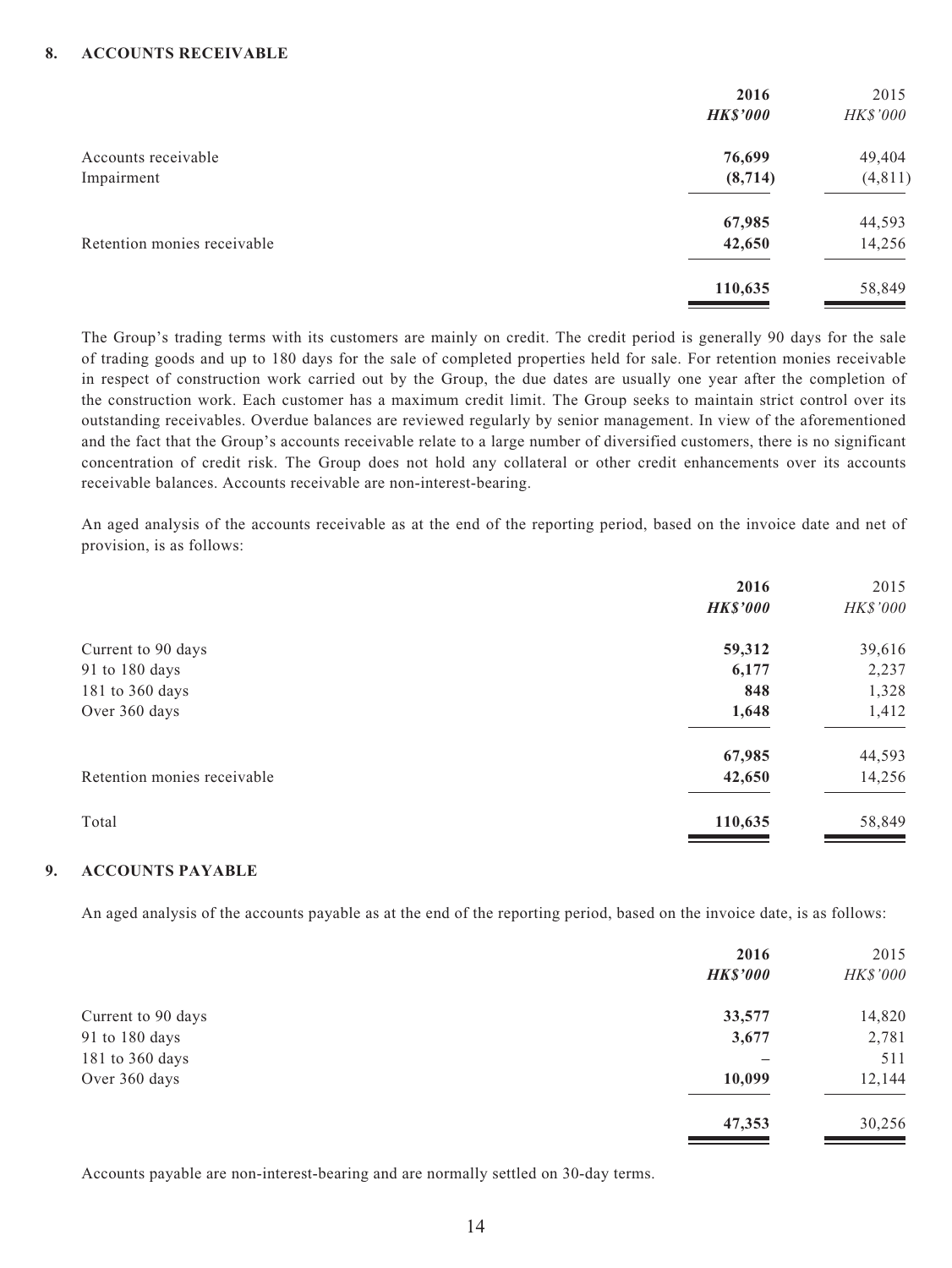#### **10. SHARE CAPITAL**

|                                                                      | 2016           | 2015            |
|----------------------------------------------------------------------|----------------|-----------------|
|                                                                      | <b>HKS'000</b> | <b>HK\$'000</b> |
| Authorised:                                                          |                |                 |
| 1,500,000,000 (2015: 1,500,000,000) ordinary shares of HK\$0.10 each | 150,000        | 150,000         |
|                                                                      |                |                 |
| Issued and fully paid:                                               |                |                 |
| 977,880,400 (2015: 651,840,267) ordinary shares of HK\$0.10 each     | 97,788         | 65,184          |

A summary of movements in the Company's share capital is as follows:

|                                   | <b>Number</b> |             |               | <b>Share</b> |              |  |
|-----------------------------------|---------------|-------------|---------------|--------------|--------------|--|
|                                   |               | of shares   | <b>Issued</b> | premium      |              |  |
|                                   | <b>Notes</b>  | in issue    | capital       | account      | <b>Total</b> |  |
|                                   |               |             | HK\$'000      | HK\$'000     | HK\$'000     |  |
| At 1 April 2014                   |               | 553,210,267 | 55,321        | 114,338      | 169,659      |  |
| Shares repurchased                | (i)           | (1,370,000) | (137)         | (747)        | (884)        |  |
| Shares repurchase expenses        | (i)           |             |               | (4)          | (4)          |  |
| Issue of new shares               | (ii)          | 100,000,000 | 10,000        | 62,000       | 72,000       |  |
| Shares issue expenses             | (ii)          |             |               | (1,909)      | (1,909)      |  |
| At 31 March 2015 and 1 April 2015 |               | 651,840,267 | 65,184        | 173,678      | 238,862      |  |
| Shares repurchased                | (iii)         | (500,000)   | (50)          | (272)        | (322)        |  |
| Shares repurchase expenses        | (iii)         |             |               | (7)          | (7)          |  |
| Share options exercised           | (iv)          | 580,000     | 58            | 436          | 494          |  |
| Issue of shares                   | (v)           | 325,960,133 | 32,596        | 71,711       | 104,307      |  |
| Shares issue expenses             | (iv), (v)     |             |               | (2,506)      | (2,506)      |  |
| At 31 March 2016                  |               | 977,880,400 | 97,788        | 243,040      | 340,828      |  |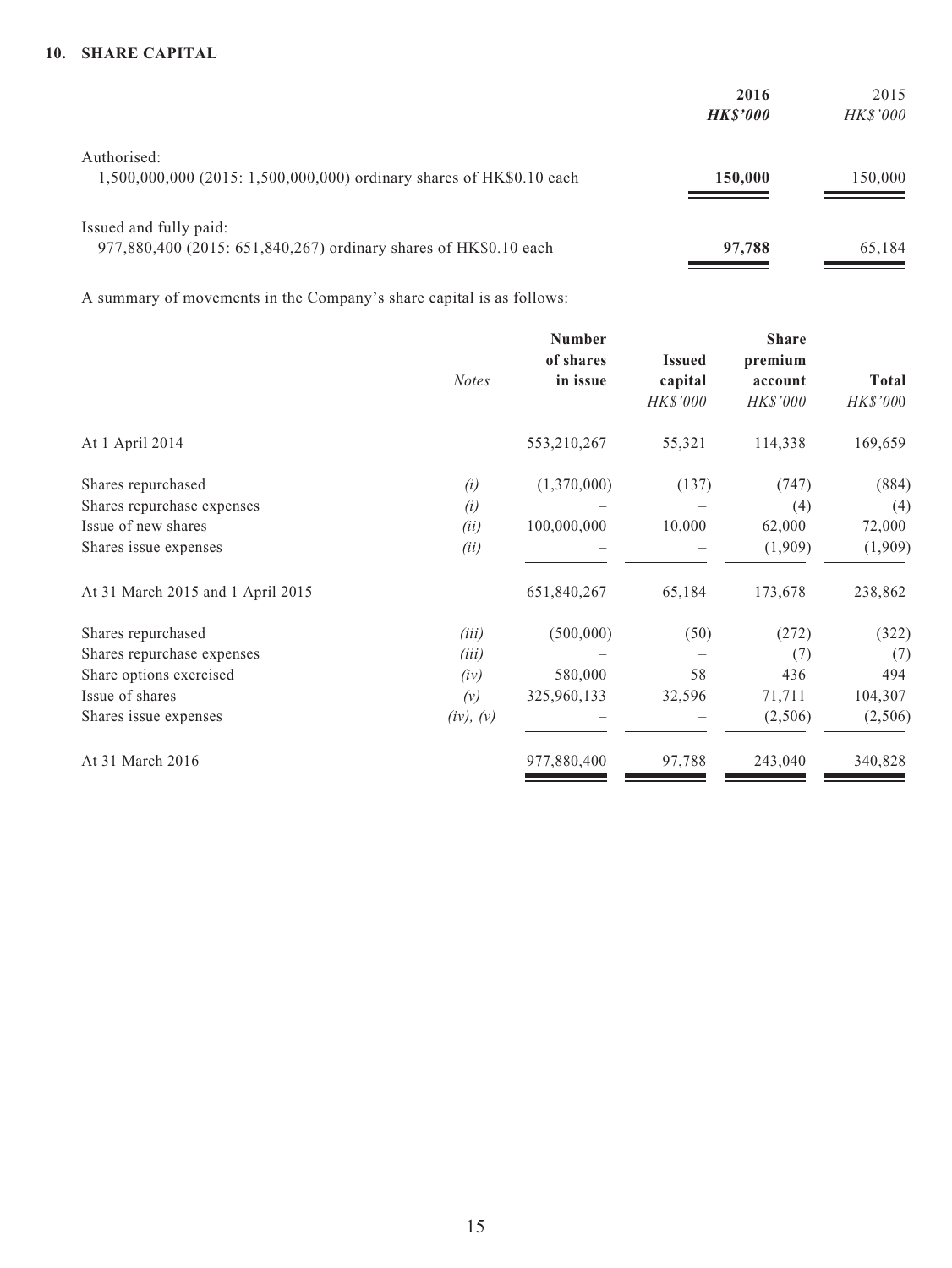#### **10. SHARE CAPITAL (continued)**

*Notes:*

- (i) In the prior year, the Company repurchased a total of 1,370,000 of its own shares on the Stock Exchange at a price ranging from HK\$0.61 to HK\$0.66 per share at a total consideration, before expenses, of HK\$884,000. The repurchased shares were cancelled and an amount equivalent to the nominal value of these shares of HK\$137,000 was transferred from retained profits to the capital redemption reserve. The premium of HK\$747,000 paid on the repurchased shares and share repurchase expenses of HK\$4,000 were charged against the share premium account.
- (ii) In the prior year, on 2 February 2015, the Company issued 100,000,000 new shares at a price of HK\$0.72 per share through a private placing. The proceeds from the private placing received by the Company were HK\$72,000,000 (before share issue expenses of HK\$1,909,000), representing the par value of the shares of the Company of HK\$10,000,000 which were credited to the Company's share capital and the remaining of proceeds of HK\$62,000,000 (before shares issue expenses of HK\$1,909,000) which were credited to the Company's share premium account.
- (iii) During the year, the Company repurchased a total of 500,000 of its own shares on the Stock Exchange at a price ranging from HK\$0.64 to HK\$0.65 per share at a total consideration, before expenses, of HK\$322,000. The repurchased shares were cancelled and an amount equivalent to the nominal value of these shares of HK\$50,000 was transferred from retained profits to the capital redemption reserve. The premium of HK\$272,000 paid on the repurchased shares and shares repurchase expenses of HK\$7,000 were charged against the share premium account.
- (iv) During the year, the subscription rights attaching to 580,000 share options were exercised at the subscription price of HK\$0.71 per share, resulting in the issue of 580,000 shares for a total cash consideration, before expenses, of HK\$412,000, which was credited to the share premium account. The corresponding share option reserve of HK\$82,000 was released, of which HK\$58,000 was credited to share capital and the remaining HK\$24,000 was credited to the share premium account. The related shares issue expenses of HK\$10,000 were charged against the share premium account.
- (v) During the year, on 27 November 2015, the Company entered into an underwriting agreement for an open offer of shares with an underwriter, pursuant to which the Company has agreed to issue not less than 325,960,133 shares and not more than 330,670,133 shares of the Company through the underwriter at HK\$0.32 each. On 13 January 2016, 325,960,133 ordinary shares of the Company of HK\$0.10 each were issued for cash of HK\$0.32 per share for a total cash consideration, before related expenses, of HK\$104,307,000. The premium of HK\$71,711,000 received on the issue of shares and the related expenses of HK\$2,496,000 were credited to and charged against the share premium account, respectively.

#### **11. EVENT AFTER THE REPORTING PERIOD**

On 29 March 2016, DCIHL entered into a placing agreement with Koala Securities Limited (the "Placing Agent") pursuant to which DCIHL had conditionally agreed to place, through the Placing Agent, certain convertible bonds (the "Convertible Bonds") with principal amounts aggregating up to HK\$30,900,000 to no less than six placees at an initial conversion price of HK\$0.30 per conversion share (the "Placing").

Subsequent to the end of the reporting period, on 18 April 2016, the Convertible Bonds in the aggregate principal amount of HK\$30,900,000 were successfully placed and the net proceeds from the Placing are approximately HK\$29,720,000. The Placing has had no financial impact on the Group in the current year.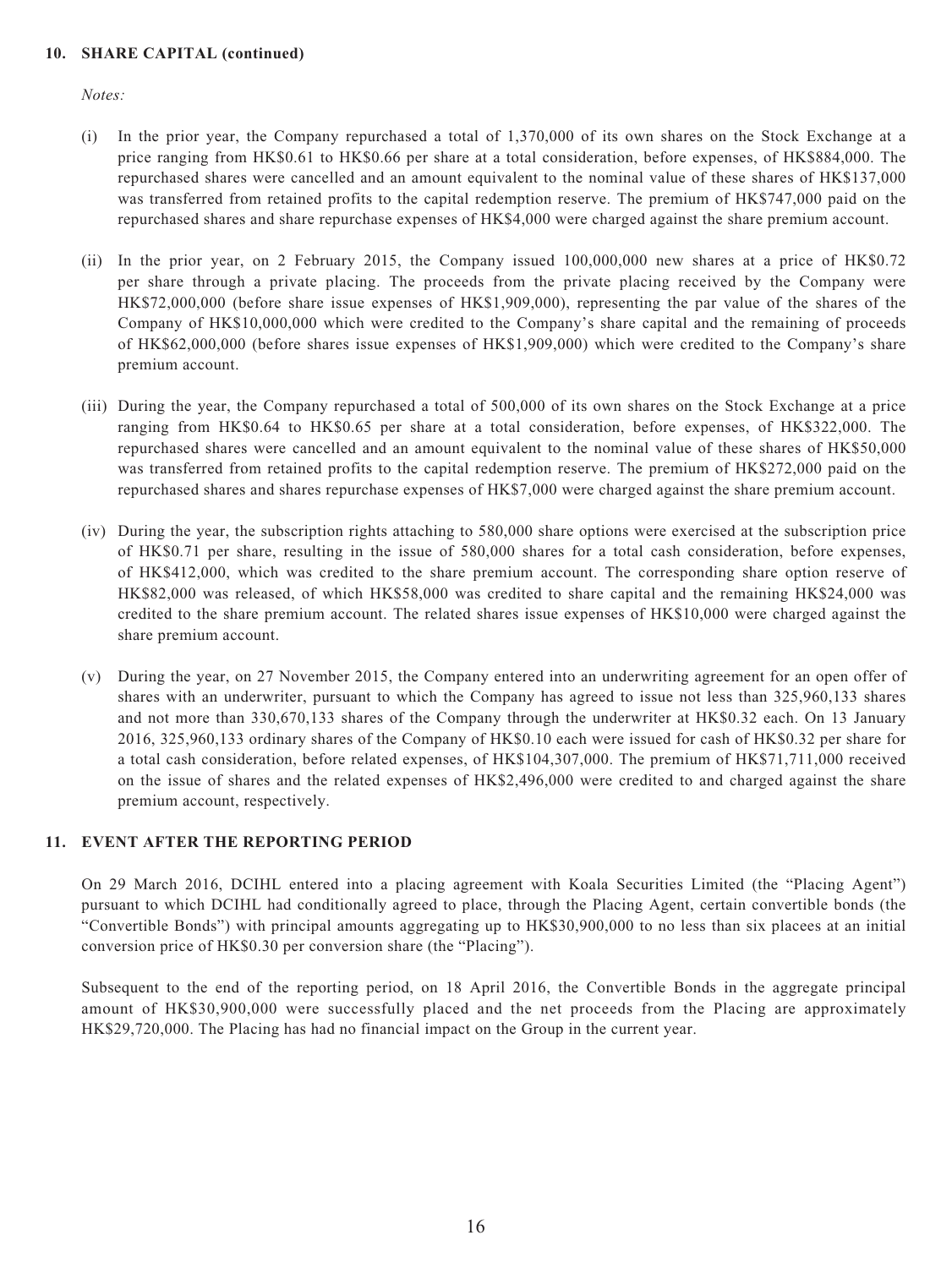### **MANAGEMENT DISCUSSION AND ANALYSIS**

#### **BUSINESS REVIEW**

The Group's turnover for the year ended 31 March 2016 recorded at HK\$904,421,000, which represented an increase of 6% as compared with last year. The net profit attributable to owners of the Company amounted to approximately HK\$140,998,000 representing an increase of 49% as compared with last year. The increase was mainly because there were significant increases in fair value gain on investment properties (after deferred taxation) in the amount of HK\$196,441,000. The increase was offset by the general slow down in the property market in the People's Republic of China (the "PRC"). In addition, HK\$5,954,000 share option expenses were incurred due to the grant of share options to certain directors and employees of the Group during the year. Earnings per share is approximately HK17.68 cents.

The Group's major business segments during the year comprise (i) property development and investment; (ii) trading of medical equipment and home security and automation products, and provision of related installation and maintenance services as well as trading of various granite and marble products, stone slabs and products for construction market; and (iii) construction as a main contractor and decoration, as well as the provision of electrical and mechanical ("E&M") engineering services.

In the current year, segment operating profit generated from the property development and investment business increased by 37% as compared to last year. This is mainly due to the combined effect of (i) the significant increases in fair value gain on investment properties (after deferred taxation) in the amount of HK\$196,441,000; (ii) the slow down of the PRC property market during the year; and (iii) the decrease in rental income. Turnover generated from the sales of property decreased by 33% from HK\$72,728,000 for the year ended 31 March 2015 to HK\$49,331,000 for the year ended 31 March 2016. Besides, the Group's rental income received during the year decreased by 25% from HK\$51,967,000 for the year ended 31 March 2015 to HK\$38,893,000 for the year ended 31 March 2016. However, the Group has reclassified its properties at Kaifeng City, Henan Province from "properties held for sales" to "investment properties" during the year. As at 31 March 2016, the revaluation gain recorded during the year for all of the investment properties held by the Group is HK\$261,921,000 (2015: HK\$141,436,000). The increase in fair value gain on investment properties has totally offset the effect in the drop of sales of properties and the decrease in rental income.

During the year ended 31 March 2016, the Group completed or substantially completed a number of projects such as fitting-out works for residential house at South Bay Road, Hong Kong, was nominated as the sub-contractor for the mechanical ventilation air conditioning ("MVAC") services for the proposed student halls VII & IX development at Clear Water Bay for the Hong Kong University of Science and Technology, provided electrical installation for a residential building at Kwai Fong Street, Happy Valley, Hong Kong, and carried out fitting-outs works for Prada shop at Causeway Bay, Hong Kong and for Miu Miu shop and Prada shop in Beijing.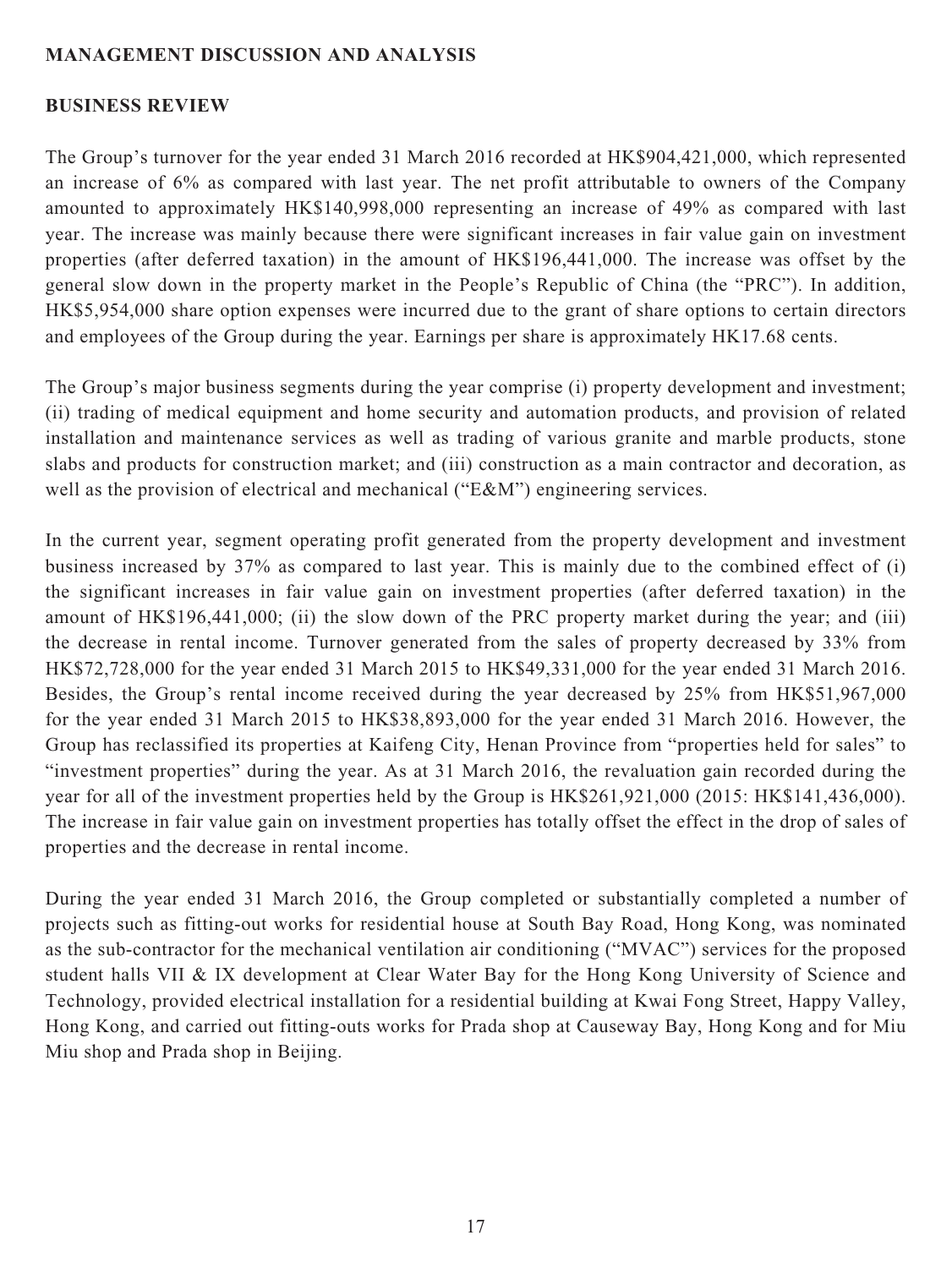In the prior year, the Company had spun-off the construction and engineering contracting business held through Deson Construction International Holdings Limited ("**DCIHL**"), which was separately listed on The Growth Enterprise Market of the Stock Exchange. DCIHL intends to develop a new business segment, which includes long-term and short-term investments in marketable securities and other related financial and/or investment products and opportunities (including without limitation fixed income products, foreign exchange products, commodities and related products, investment funds, pre-IPO investment opportunities, etc.) (the "New Business"). The initial capital required for the New Business is financed by internal resources and banking facilities of DCIHL. The directors of DCIHL consider the development of the New Business will enable DCIHL to diversify its business and broaden its revenue base and is in the interest of the Company and its shareholders as a whole.

#### **FINANCIAL REVIEW**

#### **Turnover**

For the year ended 31 March 2016, the Group's turnover amounted to HK\$904 million, increased by 6% as compared to last year. The increase was due to (i) the decrease in sales of properties in the PRC; (ii) certain new projects were granted in late 2014 or early 2015 and not much revenue was recognised in last year; and (iii) the addition fitting-out works contracts granted in the PRC. Turnover generated from property development and investment business, trading of medical equipment and home securities and automation products as well as trading of various granite and marble products, stone slabs and products for construction market and construction contracting business amounted to approximately HK\$59 million, HK\$32 million, HK\$813 million, respectively, which represent a decrease by 20%, increase by 25% and increase by 8% respectively as compared to last year.

#### **Gross profit margin**

During the year ended 31 March 2016, the Group's gross profit margin was approximately 9.1%, down by 0.4% as compared to last year's 9.5%, mainly driven by the decrease in the percentage of turnover generated from the property development and investment segment over the total turnover, from last year's 9% to this year's 7%, where the gross profit margin of this segment generally has a much higher gross profit margin than another segment, i.e. construction contracting segment, as a result, the overall gross profit margin is lower than last year.

### **Liquidity and financial resources**

As at 31 March 2016, the Group had total assets of HK\$3,302,666,000, which was financed by total liabilities, shareholders' equity and non-controlling interests of HK\$1,921,417,000, HK\$1,360,266,000 and HK\$20,983,000, respectively. The Group's current ratio at 31 March 2016 was 1.30 compared to 1.95 at 31 March 2015.

The gearing ratio for the Group is 35% (31 March 2015: 38%). It was calculated based on the noncurrent liabilities of HK\$732,639,000 (31 March 2015: HK\$709,535,000) and long term capital (equity and non-current liabilities) of HK\$2,113,888,000 (31 March 2015: HK\$1,878,606,000).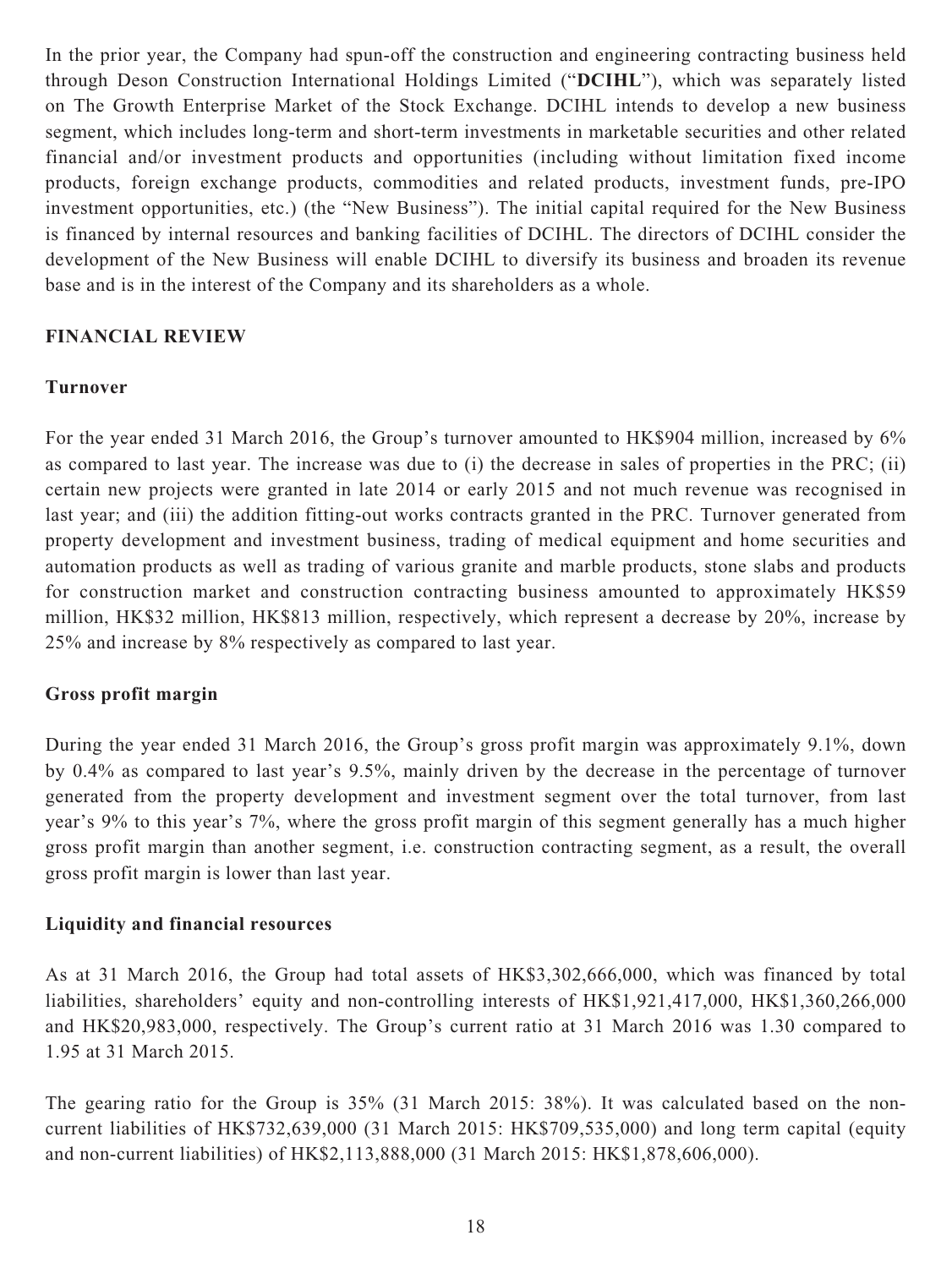## **Capital expenditure**

Total capital expenditure for the year ended 31 March 2016 was approximately HK\$970,000, which are mainly used in the purchase of items of property, plant and equipment.

## **Contingent liabilities**

At the end of the reporting date, there were no significant contingent liabilities for the Group.

## **Commitments**

At the end of the reporting date, there were no significant capital commitments for the Group.

## **Charges on group assets**

Assets with carrying value of HK\$1,535,230,000 were pledged as securities for the Group's banking facilities.

## **Treasury policies**

The Directors will continue to follow a prudent policy in managing its cash balances and maintain a strong and healthy liquidity to ensure that the Group is well placed to take advantage of growth opportunities for the business. In view of the expected development for the property development project in Kaifeng, the PRC, the Group will take into consideration the Renminbi fund planning to adequately finance this project. Interest for the current bank borrowings was mainly on floating rate basis and the bank borrowings were principally denominated in Hong Kong dollars and Renminbi, hence, there is no significant exposure to foreign exchange rate fluctuations.

## **Exchange risk exposure**

The Group mainly exposes to currency of Renminibi, arising from relevant group entities' foreign currency denominated monetary assets and liabilities for the Group's operating activities.

The Group currently does not have a foreign currency hedging policy to eliminate the currency exposures. However, the management monitors the related foreign currency exposure closely and will consider hedging significant foreign currency exposures should the need arise.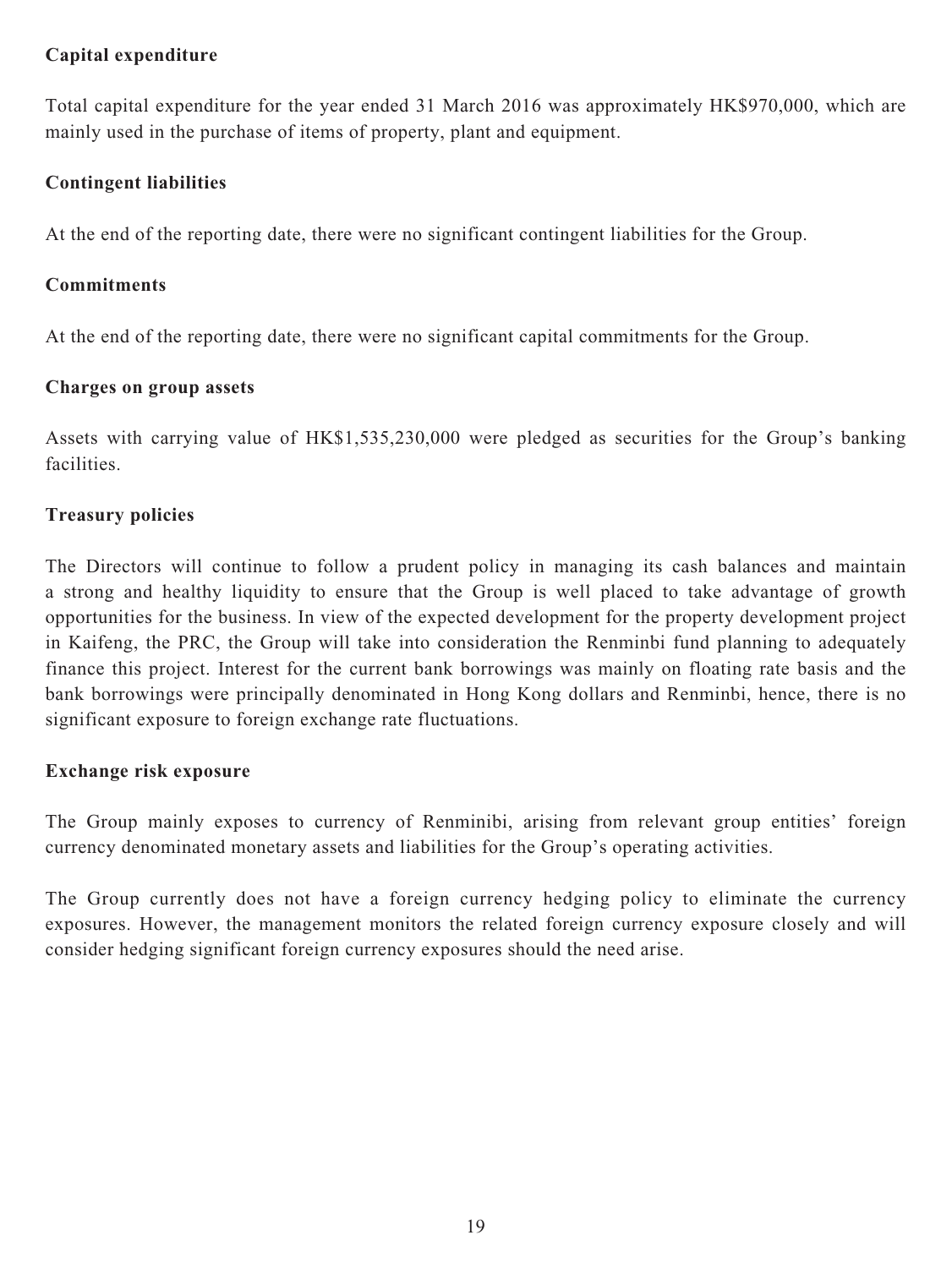### **PROSPECT**

## **Property development and investment**

On 9 June 2005, the Group was granted the land use rights of a development site in Long Ting district of the city of Kaifeng. The Directors intend to develop a residential and commercial complex on the site with an estimated gross floor area of approximately 221,000 square ("sq.") metres. Up to now, a gross floor area of 190,000 sq. metres had completed construction and the total sales contract sum achieved amounted to approximately RMB754 million. The remaining of the land is under construction, processing smoothly, and it is expected the construction will be completed by 2017.

On 16 February 2012, the Group has successfully won a bid for the acquisition of land use right of a residential and commercial site in the city of Kaifeng. The Directors intend to develop a residential and commercial complex on the site with an estimated gross floor area of approximately 100,000 sq. metres. Up to now, gross floor area of 20,000 sq. metres had completed construction. It includes two commercial buildings with gross floor area of 15,000 sq. metres and an animation theatre with gross floor area of around 5,000 sq. metres. The total sales contract sum achieved from the sales of commercial properties amounted to approximately RMB23 million. The animation theatre is named as "Qing-Ming Riverside Anime Exhibition" and is used to show the animation of 清明上河圖 which was shown in 2010 Shanghai Expo. It is planned to become a tourist spot at Kaifeng City. It is expected the construction of the whole project will be completed by 2018.

In September 2014, the Group has been granted another land use right in city of Kaifeng, the PRC, named as Zhu Ji Lane ("珠璣巷"). The Directors intend to develop a commercial street project with a total gross floor area of approximately 13,000 sq. metres. It was put in use in the 27th World Hakka Conference which was held in October 2014. As of now, the project has been completed. The total contract sum achieved for the sales of this area amounted to approximately RMB7 million. Most of the units have already been rented out during the year.

The first half of year 2015 was a tough period with the gradual slow growth of the PRC economy. The business performance of the Group for the year ended 31 March 2016 has gradually slowed down. In the first half of year 2015, the Central People's Government continued its relaxation policies towards the property sector implemented since the second half of year 2014. Starting from the second quarter of year 2015, the property market has generally stabilised and signified a growth momentum. In order to resolve the basic issue of excessive supply over demand in many cities, the Central People's Government and local governments pursued adjustment measures to address both supply and demand. Land supply and land usage were optimised. Smaller down payments for the purchase of second homes, as well as tax concessions, were also in place so as to stimulate end-users' demands for upgrading. Coupled with the lowering of the interest rate and required reserve ratio which served to facilitate a stable economic development, the property industry stood to benefit as a whole.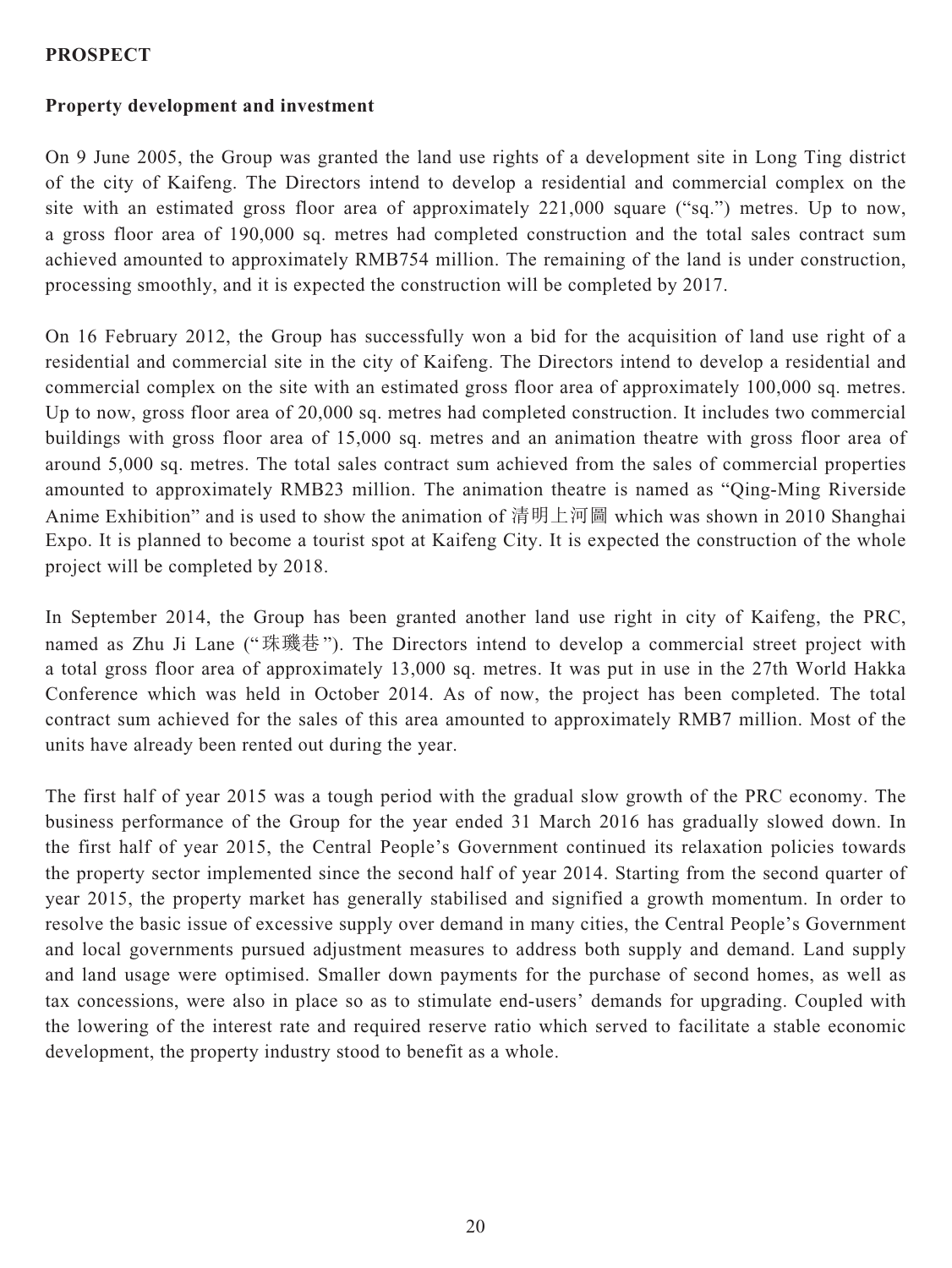The Board remains optimistic about the property market in Mainland China and the Group will continue to place emphasis on strengthening the property development and investment business. The Group may acquire additional land to richen the Group's land reserve, specifically in the second and third-tier cities in the PRC where the markets continue to be bullish and growth potential is consistently increasing. However, the Group has no specific investment plan in relation to any particular project currently.

### **Construction business (including E&M works)**

The Group will uphold an on-going parallel development of its construction business (including building construction and E&M works) in the PRC, Hong Kong and Macau. To cope with the difficulties encountered in the construction and engineering industry, the Company has adopted a prudent strategy in project tendering.

With its proven track records and adequate expertise in the main contracting business, the Group obtained "List of Approved Contractors for Public Works under Group C of the Building Category under Environment, Transport and Works Bureau of the HKSAR". Together with the licence in Group II under the "Turn-key Interior Design and Fitting-out Works" under the "List of Approved Suppliers of Materials and Specialist Contractors for Public Works" and the 11 licences held under the "List of Approved Suppliers of Materials and Specialist Contractors for Public Works under Environment, Transport and Works Bureau of the Government of the HKSAR", it enables the Group to take an active part in the construction business development.

During the year, new projects such as acting as the main contractor for the development of one residential house and associated external works including construction of substructure and superstructure works, building services and interior fitting-out works at Hoi Fung Path, Stanley, Hong Kong, fittingout works including E&M works for three Prada/Miu Miu shops at Wynn Palace, Macau, fitting-out works including E&M works for three Prada/Miu Miu shops at City of Dreams, Macau, fitting-out works including E&M works at Purves Road, Hong Kong, fire services and MVAC installation of Multimedia Production And Distribution Centre at Tseung Kwan O Industrial Estate, New Territories, Hong Kong, building services installation for construction of two special schools at Sung On Street, To Kwa Wan, Kowloon, supply and installation of fire services for redevelopment of Methodist International Church Hong Kong at Queen's Road East, Hong Kong, building services installation (electrial, MVAC, fire services and plumbing) of a 36-classroom primary school in Area 36, Fanling, New Territories, addition and alteration works and fitting-out works at Harbour City, Canton Road, Tsim Sha Tsui, Kowloon, addition and alteration works at East Point Centre, Causeway Bay, Hong Kong, fitting-out works of an office in Shenzhen, the PRC, fitting-out works, air-conditioning and ventilation works, plumbing and drainage works, floor heating works and electrical works for a staff social center in Suning, Hebei, the PRC, the fitting-out works for a hotel in Beijing, the PRC and addition and alteration works of a hospital in Beijing, the PRC. As at the date of this announcement, the Group had contracts on hand with a total contract sum of over HK\$1,678 million.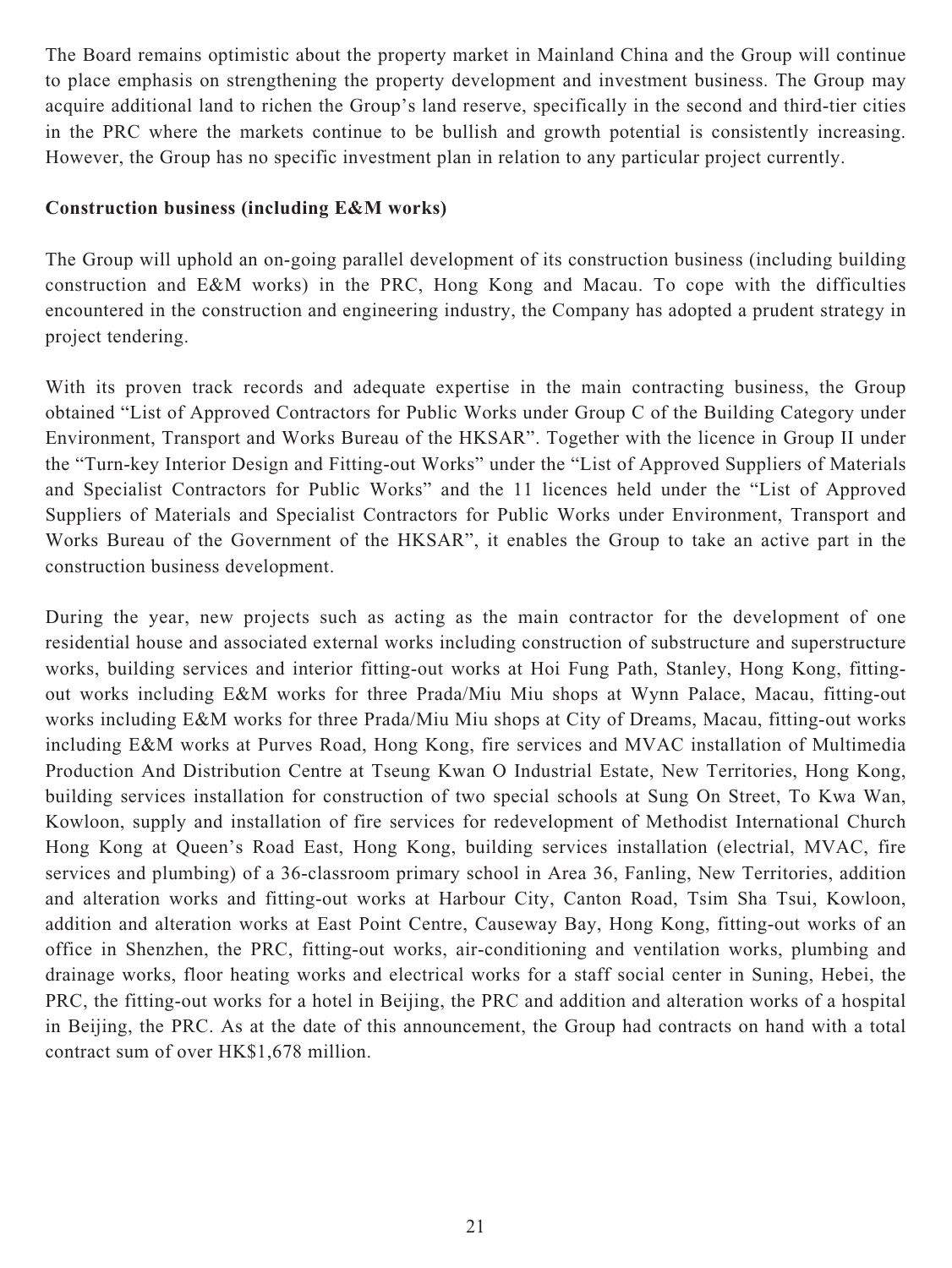With the Group's proven track record, comprehensive services and numerous licences, permits and qualifications, the Directors believe that the Group could strengthen its position in the Hong Kong market and diversifies its customer base particularly by attracting larger corporate customers and tenders for more capital intensive projects for such customers.

The Group is currently operating in the developed cities in the PRC. Urbanisation of the PRC is expected to continue at a rapid pace, in particular, in the third and fourth-tier cities in the PRC. With the Group's long and established experience in the PRC market, the Directors believe that the Group could grasp such opportunities and selectively expand into the third-and fourth-tier cities in the PRC leveraging on the Group's established expertise.

In order to provide comprehensive services to the Group's customers, the Group intend to expand our services under the building construction works from time to time and apply for additional licences, permits or qualifications which may be required. For example, to increase the Group's scope of services for building construction works to include site formation, the Group approved as a Specialist Contractor (site formation works category) by the Buildings Department of Hong Kong in December 2014. The Directors believe the Group's qualification in site formation will complement the Group's other services.

## **Trading of medical equipment and home security and automation products**

With rising affluence especially in Hong Kong and the major cities in the PRC, the consumers' increasing health awareness, especially among higher-income urban consumers, continued to create higher demand for medical equipment, and the Group's efforts on trading of medical equipment should continue to pay off in terms of sales growth and market penetration in the PRC. In the coming year, the Group will expand its distribution channels and introducing a broader range of products to spur sales growth.

Also, with the increasing safety awareness in Hong Kong and the major cities in the PRC, it is expected there will be high demand for wired and wireless security devices and systems, which are applicable to residential estates, commercial offices, shops, hotels, hospitals, museums and prisons.

Going forward, the uncertainty in the world economy and the slow down in economic growth in the mainland will continue to pose challenges to the business. The tightening policies such as restrictions on home purchase as a part of its efforts to control inflation and maintain a stable and healthy economic growth, also caused certain negative impact on the mainland property market. However, it is expected that the economy of the PRC will sustain a healthy growth, and Hong Kong remains well positioned to benefit from the PRC's continuing growth and development, as such, the Group remains optimistic in the long run and has confidence in the growth momentum in the PRC and Hong Kong.

The Group will continue to adopt efficacious cost management strategies and maintain tight credit control to cope with challenges and enhance competitiveness under the fluctuated operating environment. The Directors will continue to dedicate their best effort to maximise the best interests for the shareholders of the Company.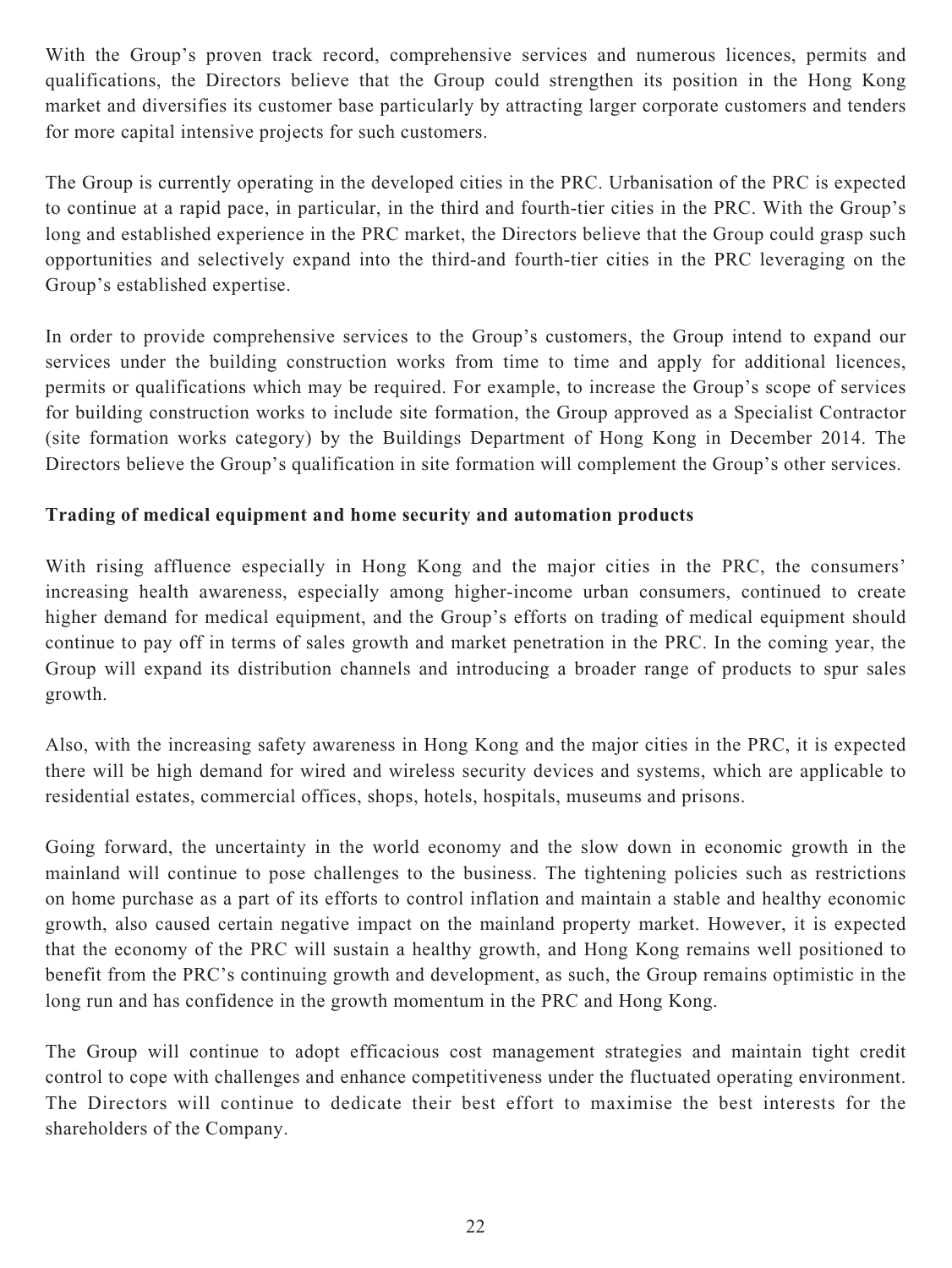#### **Investment in securities**

Regarding the New Business in investments in securities by DCIHL, DCIHL has set up a Treasury Management Committee ("**Treasury Management Committee**") to implement the investment policy and guidelines on behalf of DCIHL. The Treasury Management Committee comprises one chairman and two committee members (comprising two directors and the financial controller of DCIHL, including at least one executive director of DCIHL who acts as an investment manager).

## **EVENT AFTER THE REPORTING PERIOD**

Details of event after the reporting period are set out in note 11 to the section of "Annual Results" above.

## **HUMAN RESOURCES**

As at 31 March 2016, the Group had 308 employees, 196 of whom were based in the PRC and the remaining employees were based in Hong Kong. The total employee benefits expenses including directors' emoluments for the year under review amounted to HK\$63 million as compared to HK\$60 million in last year, the increase was mainly due to expenses on share options granted to certain directors and employees of the Group during the year.

The remuneration policy and package of the Group's employees are reviewed and approved by the Directors. Apart from pension funds, in order to attract and retain a high caliber of capable and motivated workforce, the Group offers discretionary bonus and share options to staff based on individual performance and the achievements of the Group's targets.

## **DISCLOSURE OF DIRECTORS' INFORMATION UNDER RULE 13.51B(1) OF THE LISTING RULES**

The following is the change in the information of the Directors since the interim report of the Company dated 10 November 2015, which is required to be disclosed pursuant to the Rule 13.51B(1) of the Listing Rules:

### **Mr. Siu Kam Chau**

Resigned as an executive director of Jun Yang Financial Holdings Limited (Stock Code: 397), a company with its shares listed on the main board of the Stock Exchange, on 1 February 2016.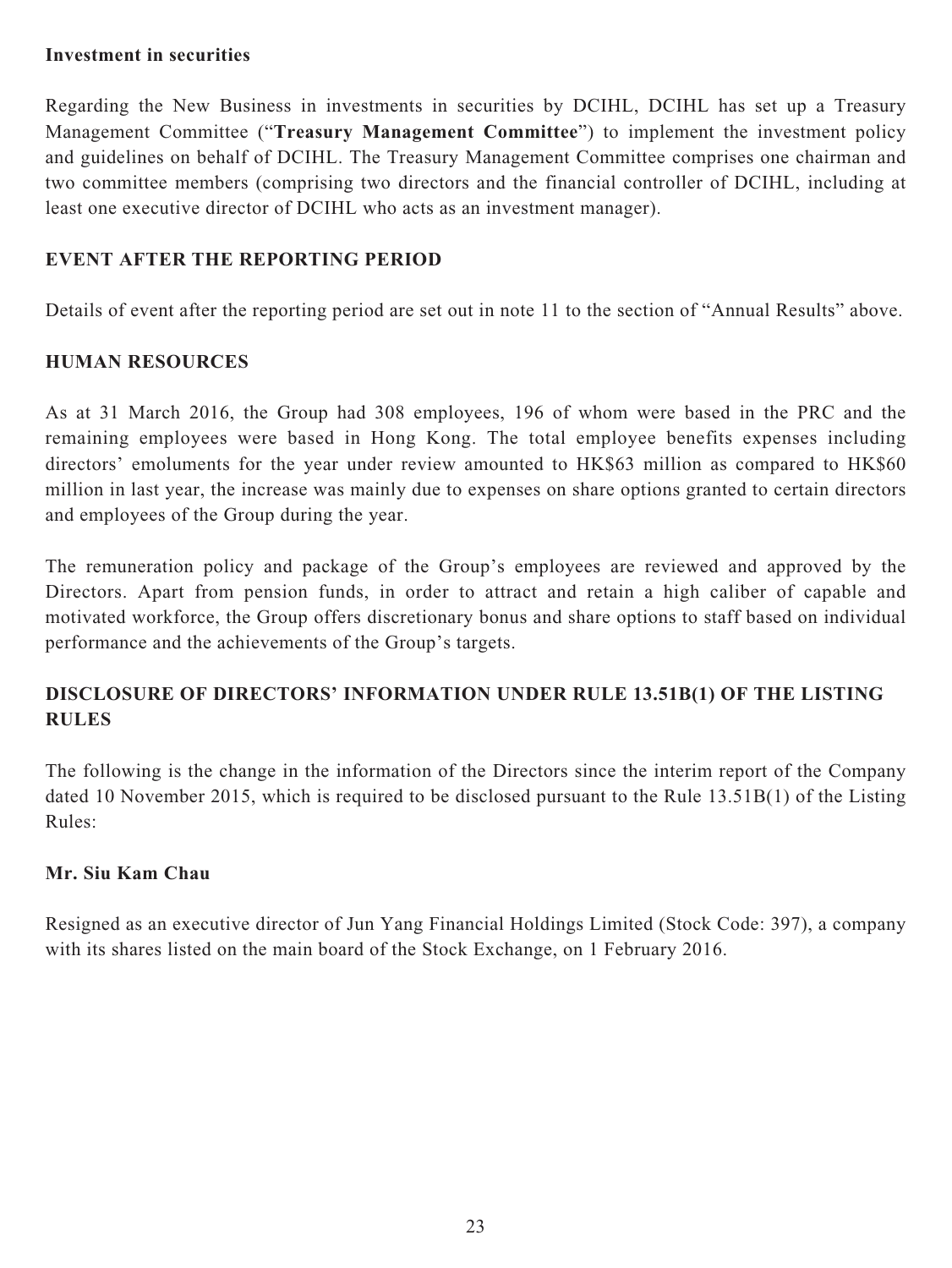### **PURCHASE, REDEMPTION OR SALES OF LISTED SECURITIES**

During the year ended 31 March 2016, the Company purchased certain of its shares on the Stock Exchange and these shares were subsequently cancelled by the Company. The Company considered that it is the best way of enhancing shareholders' value and that it is in the best interest of the shareholders to return a substantial part of the surplus funds to them. The details of those transactions are as follows:

| Number of     |                |        |                 |
|---------------|----------------|--------|-----------------|
| <b>Shares</b> |                |        | <b>Total</b>    |
| repurchased   | <b>Highest</b> | Lowest | price paid      |
|               | HK\$           | HK\$   | <b>HK\$'000</b> |
| 500,000       | 0.650          | 0.640  | 322             |
|               |                |        | Price per share |

The repurchased shares were cancelled and an amount equivalent to the nominal value of these shares of HK\$50,000 was transferred from retained profits to the capital redemption reserve. The premium of HK\$272,000 paid on the repurchased shares and shares repurchase expenses of HK\$7,000 were charged against the share premium account.

The purchase of the Company's shares during the year was effected by the Directors, pursuant to the mandate from shareholders received at the last annual general meeting, with an aim to benefit shareholders as a whole by enhancing the net asset value per share and earnings per share of the Group.

Except as disclosed above and as disclosed in the paragraph headed "**Capital structure**", neither the Company, nor any of its subsidiaries purchased, redeemed or sold any of the Company's listed securities during the year ended 31 March 2016.

### **CAPITAL STRUCTURE**

On 12 January 2016, the Company raised approximately HK\$104.3 million before expenses by issuing 325,960,133 offer shares at the offer price of HK\$0.32 per offer share on the basis of one offer share for every two existing shares.

The Company intends to apply the net proceeds from the open offer in the following manner:

- (i) approximately 19.6% of the net proceeds from the open offer for the repayment of the term loans and accrued interest;
- (ii) approximately 35.6% of the net proceeds from the open offer for the capital injection to the e-commerce projects at Kaifeng City, Henan Province in the PRC; and
- (iii) approximately 44.8% of the net proceeds from the open offer for general working capital of the Group for the expansion of existing businesses of the Group.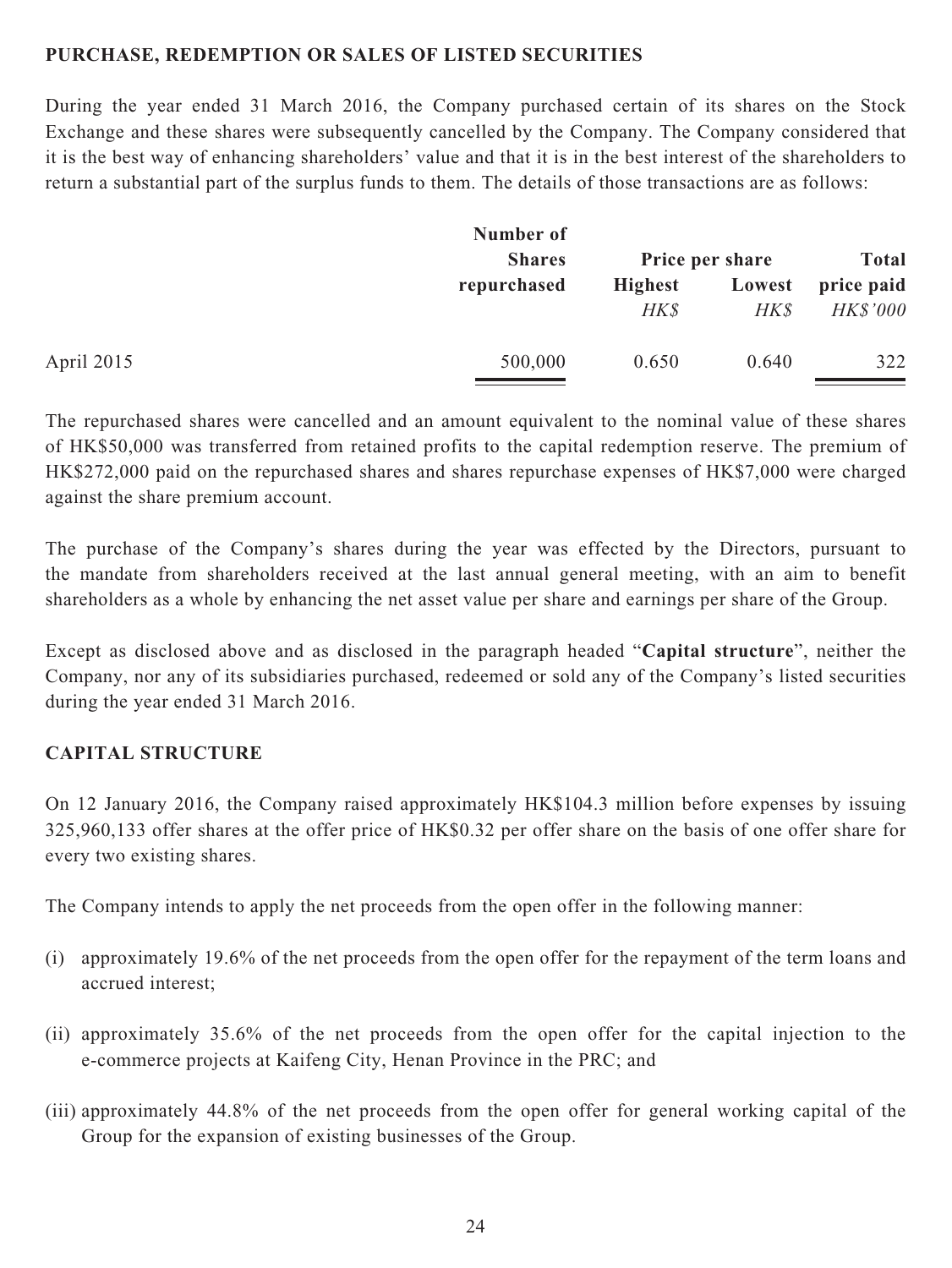For details, please refer to the announcements of the Company dated 27 November 2015 and 12 January 2016.

## **PRE-EMPTIVE RIGHTS**

There are no provisions for pre-emptive rights under the Company's bye-laws or the laws of Bermuda which would oblige the Company to offer new shares on a pro rata basis to existing shareholders.

### **CONTINUING CONNECTED TRANSACTIONS**

On 30 May 2014, the Group has entered into a tenancy agreement with Fitness Concept Limited, a company wholly-owned by Mr. Tjia Boen Sien ("Mr. Tjia"), the Managing Director and Deputy Chairman and a substantial shareholder of the Company, for the leasing of a property of the Group in Hong Kong. The tenancy agreement is contracted for three years commencing 1 April 2014, and the monthly rent payable is HK\$25,500. The rental income earned during the year ended 31 March 2016 from this tenancy agreement was HK\$306,000.

On 29 March 2014, the Group has entered into a tenancy agreement with 上海美格菲健身中心有 限公司, a company wholly-owned by Mr. Tjia, the Managing Director and Deputy Chairman and a substantial shareholder of the Company, for the leasing of a property of the Group at Shanghai. The tenancy agreement is contracted for three years commencing 1 April 2014, and the annual rent payable is RMB100,000. The rental income earned during the year ended 31 March 2016 from this tenancy agreement was RMB100,000.

Given that Mr. Tjia is the Managing Director and Deputy Chairman of the Company and has an approximately 50.53% equity interest in the Company at the time entering into the tenancy agreements, Mr. Tjia is a connected person of the Company within the meaning of the Listing Rules, the transactions therefore constitute connected transactions of the Company. As each of the applicable percentage ratios of the transactions was less than 5% and the total considerations involved were less than HK\$3,000,000, pursuant to Rule 14A.33 of the Listing Rules, the transactions were exempted from the reporting, annual review, announcement and independent shareholders' approval requirements of the Listing Rules.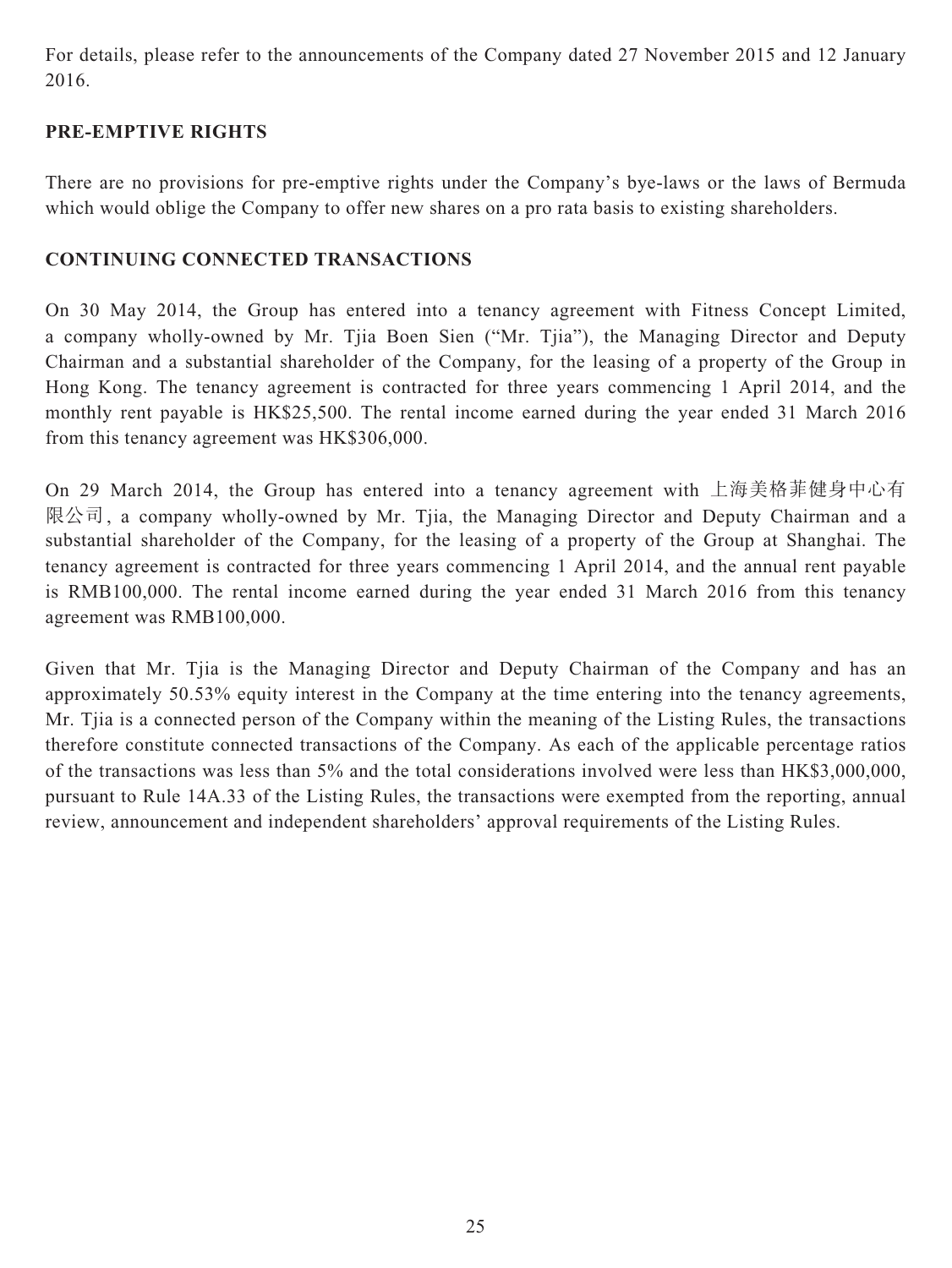#### **CORPORATE GOVERNANCE**

In the opinion of the Board, the Company has complied with most of the code provisions ("Code Provisions") as set out in the Code on Corporate Governance Practices ("CG Code") contained in Appendix 14 of the Listing Rules save for the deviation from the Code Provision A4.1, details of which are explained below. The Company regularly reviews its corporate governance practices to ensure that these continue to meet the requirements of the CG Code.

#### **Summary of deviation of the CG Code:**

Code Provision A4.1

Code Provision A.4.1 stipulates that non-executive directors should be appointed for a specific term, subject to re-election.

The independent non-executive directors are not appointed for a specific term. However, all nonexecutive directors are subject to the retirement and rotation once every three years in accordance with the Company's Bye-Laws. As such, the Board considers that sufficient measures have been taken to ensure that the Company's corporate governance practices are comparable with those in the Code.

### **MODEL CODE FOR SECURITIES TRANSACTIONS**

The Company has adopted the Model Code for Securities Transactions by Directors of Listed Issuers (the "Model Code") as set out in Appendix 10 to the Listing Rules. Specific enquiry has been made of all the directors and the directors have confirmed that they have complied with the Model Code throughout the year ended 31 March 2016. The Company has adopted the same Model Code for securities transactions by employees who are likely to be in possession of unpublished price-sensitive information of the Company. No incident of non-compliance of the Model Code by the relevant employees was noted by the Company.

### **AUDIT COMMITTEE**

The Company has an audit committee which was established in accordance with the requirements of the CG Code for the purpose of reviewing and providing supervision over the Group's internal controls, risk management and financial reporting matters including the review of the annual results for the year ended 31 March 2016, and adequacy of resources and qualifications of the Company's accounting staff. The audit committee comprise of three independent non-executive directors of the Company, namely Dr. Ho Chung Tai, Raymond, Ir Siu Man Po and Mr. Siu Kam Chau. Mr. Siu Kam Chau is the Chairman of the committee.

The annual results of the Company for the year ended 31 March 2016 have been reviewed by the audit committee members who have provided advice and comment thereon.